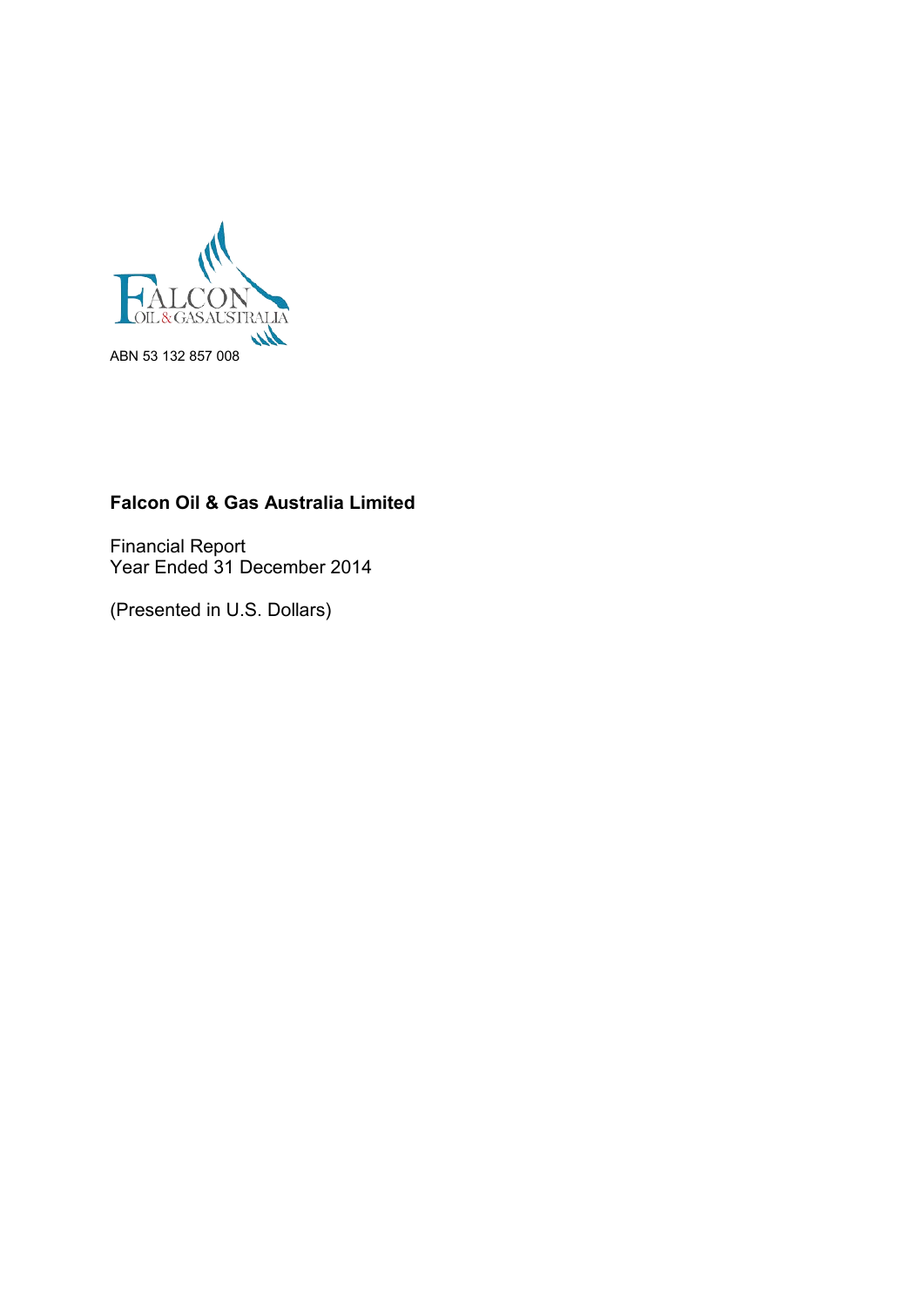# **Table of Contents**

# **Page Number**

| Operating and Financial Review                                                | 3  |
|-------------------------------------------------------------------------------|----|
| Directors' Report                                                             | 6  |
| Directors' and Company Secretary's Biographies                                | 9  |
| Directors' Declaration                                                        | 11 |
| Lead Auditor's Independence Declaration                                       | 12 |
| Independent Audit Report to the members of Falcon Oil & Gas Australia Limited | 13 |
| Statement of Profit or Loss and Other Comprehensive Loss                      | 15 |
| <b>Statement of Financial Position</b>                                        | 16 |
| Statement of Changes in Equity                                                | 17 |
| <b>Statement of Cash Flows</b>                                                | 18 |
| Notes to the Financial Report                                                 | 19 |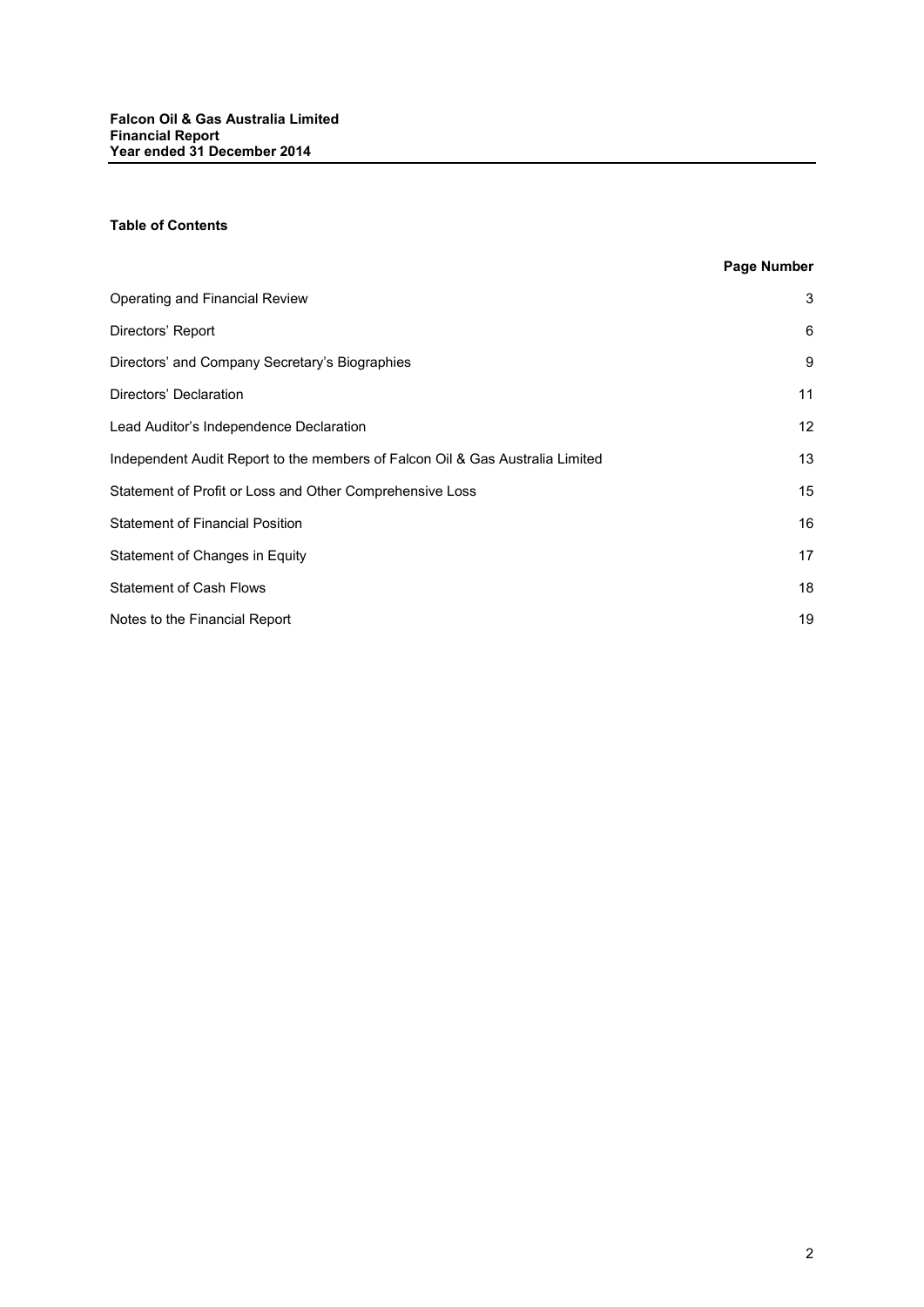#### **Operating and Financial Review**

#### **Beetaloo Basin, Northern Territory, Australia**

#### *Overview*

Falcon Australia is one of the three registered holders of approximately 4.6 million gross acres (approximately 18,619 km<sup>2</sup>), 1.4 million net acres, of three exploration permits in the Beetaloo Basin, Northern Territory, Australia. The Beetaloo Basin is located 600 kilometres south of Darwin close to infrastructure including a highway, two gas pipelines and a railway, offering transport options to the Australian market and beyond via the existing and proposed Liquified Natural Gas capacity in Darwin.

The Beetaloo Basin is a Proterozoic and Cambrian tight oil and gas basin. In its entirety, the Beetaloo Basin covers approximately 8.7 million acres (approximately 35,260  $km^2$ ) and is a relatively underexplored onshore exploration basin with, as far as the Company is aware, 11 exploration wells drilled in the Beetaloo Basin to date. The area is remote and sparsely populated and the Board believes that it is well suited for oil and gas projects. Australia has a developed resources industry with a stable political, legal and regulatory system.

#### *Exploration Permits*

The following table summarises the principal oil and gas interests of the Company:

| <b>Assets</b>                                                             | Interest | <b>Operator Status</b>               | Gross Area |
|---------------------------------------------------------------------------|----------|--------------------------------------|------------|
|                                                                           | (%)      |                                      | $(km^2)$   |
| Exploration Permit EP-76 (Beetaloo Basin, Northern Territory, Australia)  | 30       | Origin <sup>(i)</sup> Exploration    | 1.891.3    |
| Exploration Permit EP-98 (Beetaloo Basin, Northern Territory, Australia)  | 30       | Origin <sup>(i)</sup><br>Exploration | 10.316.0   |
| Exploration Permit EP-117 (Beetaloo Basin, Northern Territory, Australia) | 30       | Origin <sup>(i)</sup><br>Exploration | 6.412.0    |

**(i)** Falcon completed its Farm-out with Origin Energy Resources Limited, a subsidiary of Origin Energy Limited ("**Origin**") and Sasol Petroleum Australia Limited, a subsidiary of Sasol Limited ("**Saso**l"), collectively referred to herein as (the **"Farminees**") on 21 August 2014. On completion, Origin was appointed as Operator of the exploration permits.

Three of Falcon Australia's then four Beetaloo Permits (EP-76, EP-98 and EP-117) were due for renewal at 31 December 2013. As part of the renewal process, Falcon Australia agreed to relinquish approximately 26% of the three Permits which were not considered to be core to the unconventional play in the Beetaloo Basin by Falcon Australia, Origin and Sasol. The renewal of the three Permits was completed on 30 April 2014. Falcon Australia's fourth permit, EP-99, which was due for renewal at 31 December 2014 was surrendered as it too was not considered to be core to the unconventional play**.**

During the first term of the three permits, a significant work program was completed and a major work program is proposed for the period of the renewal.

In accordance with local law and regulations, all Falcon Australia's acreage interests are subject to combined Government royalties on production values of up to approximately 12% and 1% (subject to the exercise of Falcon Australia's call option - see "*Overriding Royalty Beetaloo Basin exploration permits*" for details) to other parties. In addition, Falcon Australia is subject to Commonwealth Government corporation tax of 30%, and to the Commonwealth Government's Petroleum Resource Rent Tax ("**PRRT**") levied at the rate of 40% on the taxable profits derived from the petroleum projects. The PRRT is calculated on the individual projects, and royalties are deductible for PRRT purposes. The PRRT tax system is separate from the company income tax system and is based on cash flow. Both royalties and PRRT are deductible for corporate income tax purposes.

#### *Overriding Royalty Beetaloo Basin exploration permits*

On 1 November 2013, it was announced that Falcon Australia, had entered into an agreement (the **"CRIAG Agreement**") with CR Innovations AG ("**CRIAG**") to acquire its 4% Overriding Royalty Interest ("**ORRI**") relating to its exploration permits in the Beetaloo Basin. The key transaction details were:

- Falcon Australia made an initial payment to CRIAG of \$999,000 on signing the CRIAG Agreement;
- Falcon Australia to make a second payment to CRIAG of \$999,000 to acquire the first 3% (three fourths) of the ORRI upon completion of a farm-out deal in Australia;
- CRIAG has granted Falcon Australia a five year call option to acquire the remaining 1% (one fourth) for \$5 million; and
- All ORRI's acquired under the CRIAG Agreement will be immediately cancelled by Falcon Australia.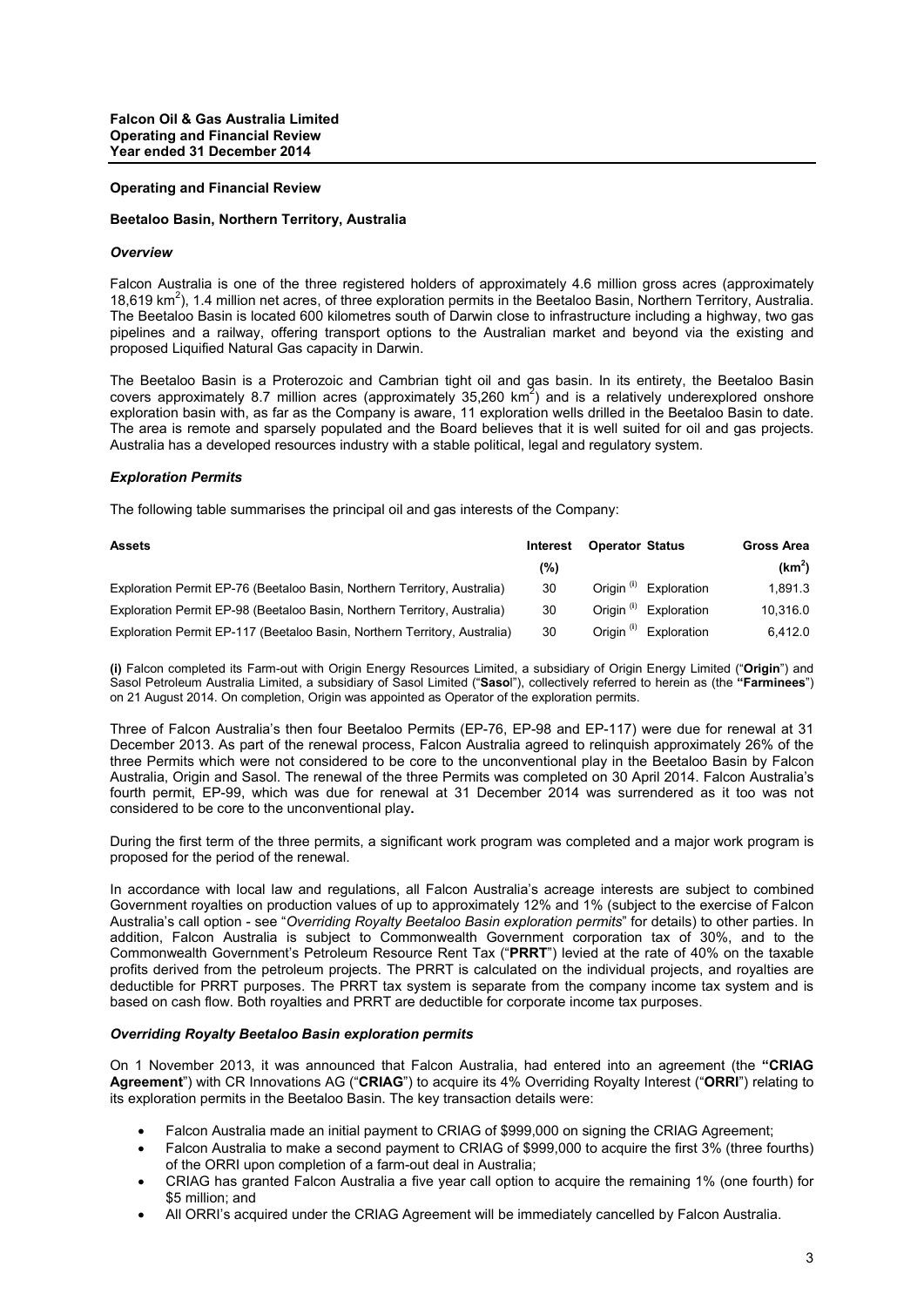#### **Operating and Financial Review (continued)**

On 17 December 2013, it was announced that Falcon Australia, had entered into an agreement (the **"TOG Agreement"**) with Malcolm John Gerrard, Territory Oil & Gas LLC and Tom Dugan Family Partnership LLC ("**TOG Group**") to acquire up to 7% (seven eighths) of their 8% private ORRI over Falcon Australia's Exploration Permits in the Beetaloo Basin for the following consideration:

- Falcon Australia will make a payment to TOG Group of \$5 million to acquire 5% (five eighths) of their ORRI only on completion of a Beetaloo farm-out transaction;
- TOG Group will grant Falcon Australia a five year call option to acquire a further 2% (two eights) of their ORRI for a payment of \$15 million;
- All ORRIs acquired under the Agreement will be immediately cancelled by Falcon Australia; and
- TOG Group will retain a 1% ORRI.

On completion of Falcon Australia's Beetaloo farm-out as announced on 21 August 2014, Falcon Australia made the second payment to CRIAG in the amount of \$999,000 and to the TOG Group in the amount of \$5 million. The overriding royalty is now at 4%. As detailed in the respective CRIAG agreement and TOG agreement, Falcon Australia and the Farminees have the option to reduce this royalty further to 1% by the exercise of two 5 year call options. The call options will be funded by Falcon Australia and each of the Farminees in proportion to their interest in the permits.

#### *Discoveries and Prospectivity*

The Board believes that the Beetaloo Basin is relatively underexplored and has shale oil, shale gas and basin centered gas accumulations ("**BCGA**") potential. As far as the Company is aware, 11 wells have been drilled in the Beetaloo Basin to date. This work was undertaken by a Rio Tinto Group subsidiary company exploring for conventional hydrocarbons and while not leading to a conventional development, the data from the cores demonstrated the presence of tight oil and gas and several horizons were shown to be prospective for unconventional oil and gas.

There are no existing fields but there are numerous mudlog oil and gas shows and oil indications on cores throughout the Beetaloo Basin in prospective formations. The Shenandoah-1 well was a vertical hole well drilled by Sweetpea Petroleum Pty Ltd. ("**Sweetpea**") in 2007. The well was deepened by Falcon Australia in 2009 to finish at 2,714 metres. It was re-entered in Quarter 3 2011 and five short tests were conducted including several fracking operations. Gas was recovered from three zones with some liquids.

During 2011 and 2012 Falcon Australia's previous joint venture partner, Hess Australia (Beetaloo) Pty. Ltd ("**Hess**"), acquired 3,490 kilometres of 2D seismic data investing approximately \$80 million at no cost to Falcon Australia. The seismic database, along with existing well data, provided a very solid platform to extrapolate a detailed structural and stratigraphic model for the main parts of the Beetaloo Basin. All the necessary elements of a productive unconventional and conventional petroleum system have been identified in multiple shales and sand reservoirs, and it is now clear that the Beetaloo Basin is an active petroleum system.

Three hydrocarbon plays have been identified:

- the shale gas potential in the basin centre;
- a shale oil play in the northern part of the permits; and
- conventional prospects throughout the acreage.

Interpretation of the seismic database mapped out several conventional drilling targets that are promising areas of hydrocarbons accumulation in the form of structural closures and traps.

#### *2014 activity*

#### *Transformational Farm - out of Beetaloo unconventional acreage*

On 21 August 2014, Falcon Australia completed its Farm-Out Agreement and Joint Operating Agreement (collectively the **"Agreements**") with Origin Energy Resources Limited, a subsidiary of Origin Energy Limited ("**Origin**") and Sasol Petroleum Australia Limited, a subsidiary of Sasol Limited ("**Sasol**"), (collectively referred to herein as the **"Farminees**"), each farming into 35% of Falcon Australia's exploration permits in the Beetaloo Basin, Australia (the **"Permits**").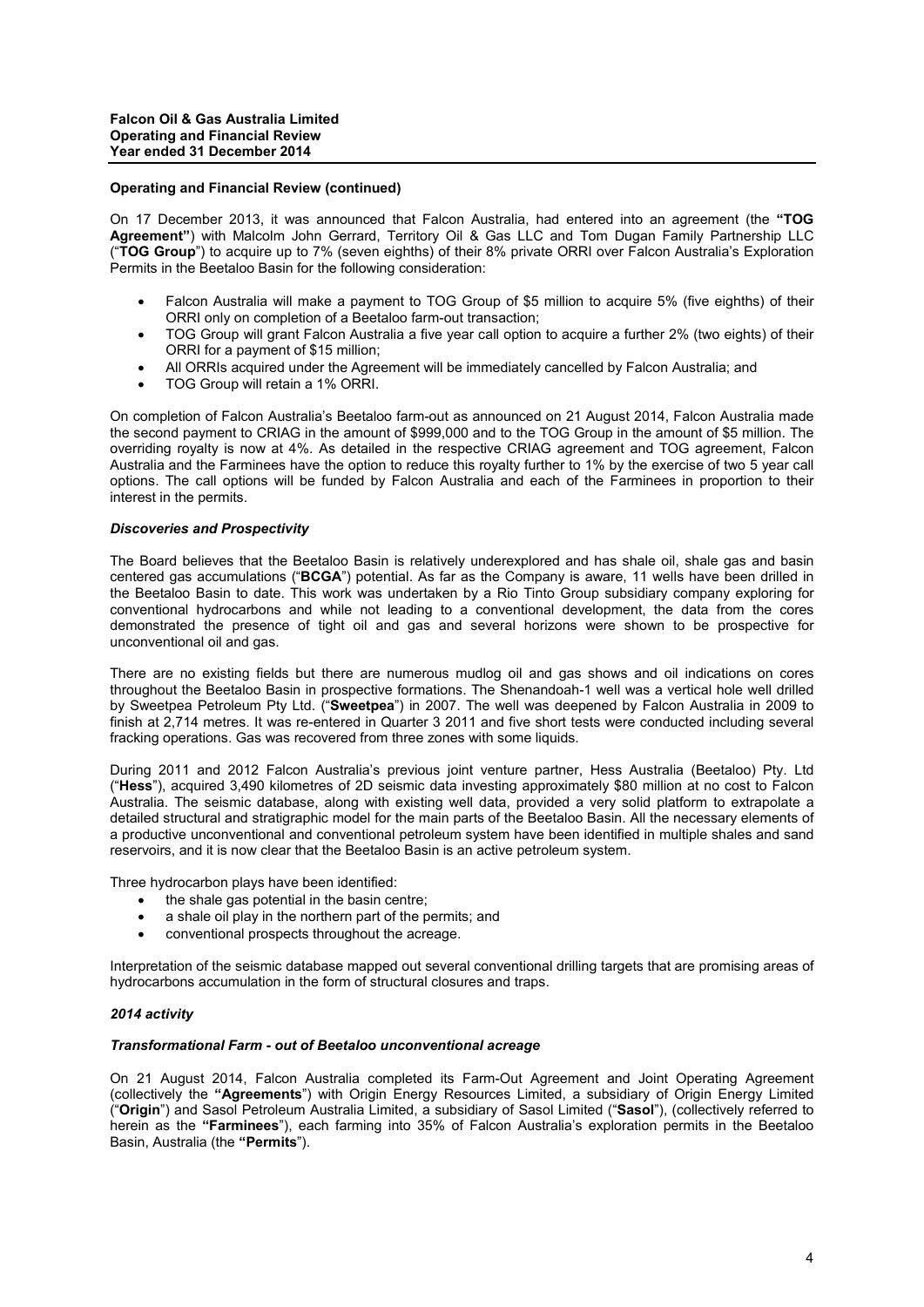#### **Operating and Financial Review (continued)**

The transaction details were:

- Falcon Australia received A\$20 million cash from the farminees.
- Origin was appointed as Operator.
- Farminees to carry Falcon Australia in a nine well exploration and appraisal program over 2014 to 2018 inclusive, detailed as follows:
	- o 3 vertical exploration/stratigraphic wells and core studies;
	- $\circ$  1 hydraulic fracture stimulated vertical exploration well and core study;<br> $\circ$  1 hydraulic fracture stimulated horizontal exploration well commerc
	- o 1 hydraulic fracture stimulated horizontal exploration well, commercial study and 3C resource assessment; and
	- o 4 hydraulic fracture stimulated horizontal exploration/appraisal wells, micro-seismic and 90 day production tests.
- Drilling/testing specifically planned to take the project towards commerciality. Falcon Australia retains a 30% interest in the Permits.
- Farminees will pay for the full cost of completing the first five wells estimated at A\$64 million, and will fund any cost overruns. This work is expected to be completed within two years (2015 – 2016).
- Farminees to pay the full cost of the following two horizontally fracture stimulated wells, 90 day production tests and micro seismic data collection with a capped expenditure of A\$53 million, any cost overrun funded by each party in proportion to their working interest. This work programme is expected to be undertaken in 2017.
- Farminees to pay the full cost of the final two horizontally fracture stimulated wells and 90 day production tests capped at A\$48 million, any cost overrun funded by each party in proportion to their working interest. This work programme is expected to be undertaken in 2018.
- Framinees may reduce or surrender their interests back to Falcon Australia only after:
	- o The drilling of the first five wells or
	- o The drilling and testing of the next two horizontally fracture stimulated wells.

On 27 November 2014 it was announced that preparations for the 2015 Australian drilling programme, comprising the initial three wells in the Beetaloo Basin were at an advanced stage. 2014 saw significant progress of the agreed work programme with the Farminees with the objective of moving the project towards commerciality. A comprehensive technical evaluation undertaken in 2014 has enabled the selection of appropriate well locations to penetrate oil mature through to dry gas mature sections of the Middle Velkerri shale play. The principal objectives of the 2015 drilling programme are to:

- penetrate the Middle Velkerri formation to assess hydrocarbon saturation and reservoir quality:
- evaluate oil versus gas maturity and determine the most prospective areas and depth window;
- provide wide geographical cover of the target Middle Velkerri formation; and
- collect data points for subsequent vertical/horizontal drilling, completion and production testing.

Formation evaluation and reservoir characterisation will be carried out from these initial three wells through petrophysical interpretation, core analysis, geomechanical studies and stimulation design.

Tendering and contracting for the rig and key well services, and recruiting additional project resources are ongoing. Spudding of the first well is expected in mid-2015 subject to weather conditions as the wet season ends. Two further wells will be drilled back-to-back before the dry season ends in 2015.

1 O'aung

**Philip O'Quigley Chairman**

**\_\_\_\_\_\_\_\_\_\_\_\_\_\_\_\_\_\_\_\_**

8 April 2015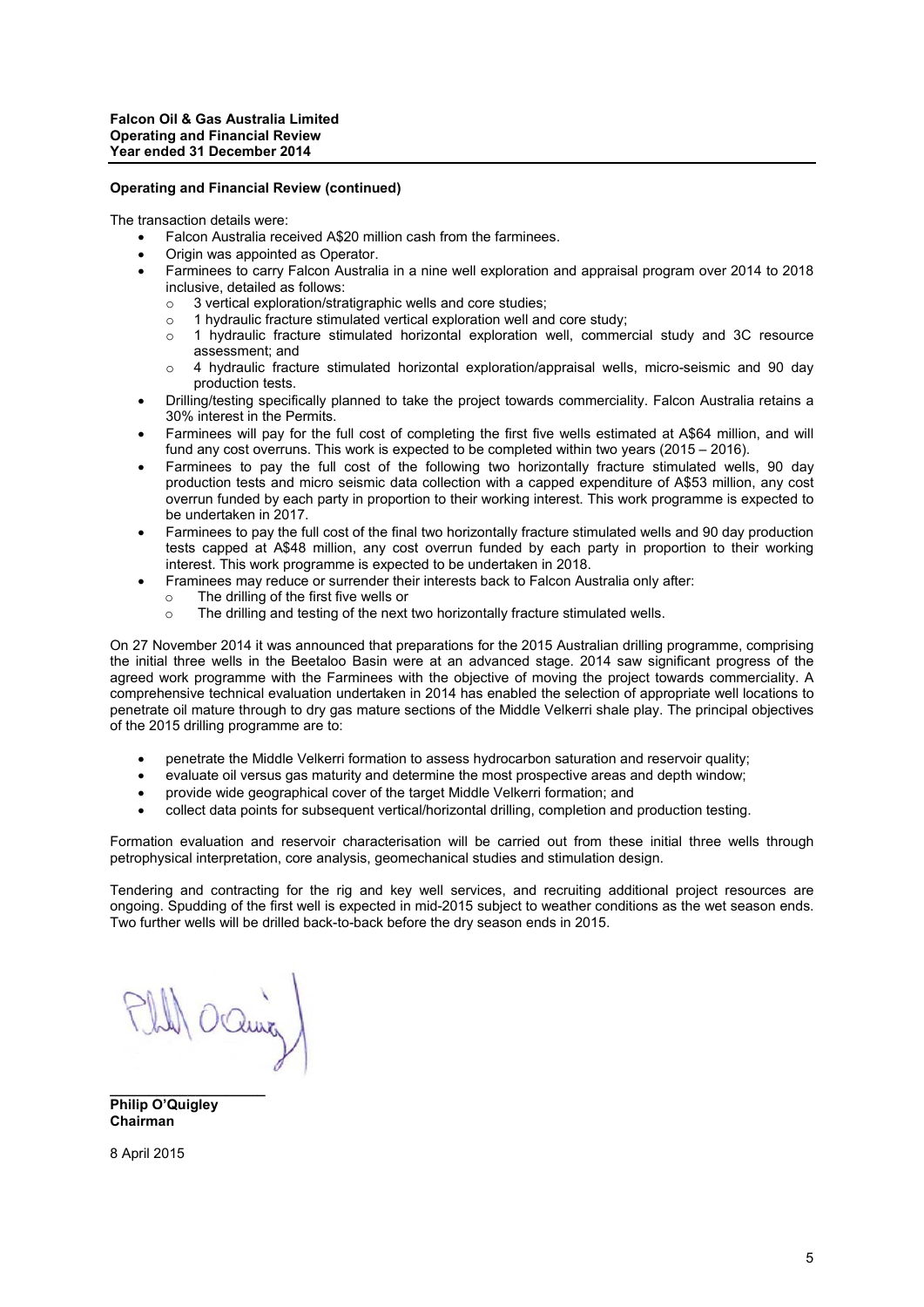#### **Directors' Report**

The Directors have pleasure in submitting their Report together with the Financial Report of the Company and the auditor's report thereon for the year ended 31 December 2014.

All amounts referred to in this report and the accompanying Financial Report are in US dollars, unless stated otherwise.

#### **Principal activities**

The principal activity of the Company in the course of the period was exploration for oil and gas in the Beetaloo basin, Northern Territory, Australia.

#### **Financial results**

The net loss after income tax attributable to members of the Company for the year ended 31 December 2014 was \$1.27 million (2013: loss of \$1.029 million).

#### **Dividends**

There were no dividends paid or declared by the Company during the year ended 31 December 2014 (2013: nil).

#### **State of affairs**

On 21 August 2014, Falcon Australia completed its Farm-Out Agreement and Joint Operating Agreement with Origin Energy Resources Limited, a subsidiary of Origin Energy Limited ("**Origin**") and Sasol Petroleum Australia Limited, a subsidiary of Sasol Limited ("**Sasol**"), (collectively referred to herein as the **"Farminees**"), each farming into 35% of Falcon Australia's exploration permits in the Beetaloo Basin, Australia (the **"Permits**").

On 27 November 2014 it was announced that preparations for the 2015 Australian drilling programme, comprising the initial three wells in the Beetaloo Basin were at an advanced stage. 2014 saw significant progress of the agreed work programme with the Farminees with the objective of moving the project towards commerciality. A comprehensive technical evaluation undertaken in 2014 has enabled the selection of appropriate well locations to penetrate oil mature through to dry gas mature sections of the Middle Velkerri shale play. The principal objectives of the 2015 drilling programme are to:

- penetrate the Middle Velkerri formation to assess hydrocarbon saturation and reservoir quality;
- evaluate oil versus gas maturity and determine the most prospective areas and depth window;
- provide wide geographical cover of the target Middle Velkerri formation; and
- collect data points for subsequent vertical/horizontal drilling, completion and production testing.

Formation evaluation and reservoir characterisation will be carried out from these initial three wells through petrophysical interpretation, core analysis, geomechanical studies and stimulation design.

Tendering and contracting for the rig and key well services, and recruiting additional project resources are ongoing. Spudding of the first well is expected in mid-2015 subject to weather conditions as the wet season ends. Two further wells will be drilled back-to-back before the dry season ends in 2015.

Three of Falcon Australia's then four Beetaloo Permits (EP-76, EP-98 and EP-117) were due for renewal at 31 December 2013. As part of the renewal process, Falcon Australia agreed to relinquish approximately 26% of the three Permits which were not considered to be core to the unconventional play in the Beetaloo Basin by Falcon Australia, Origin and Sasol. The renewal of the three Permits was completed on 30 April 2014. Falcon Australia's fourth permit, EP-99, which was due for renewal at 31 December 2014 was surrendered as it too was not considered to be core to the unconventional play**.**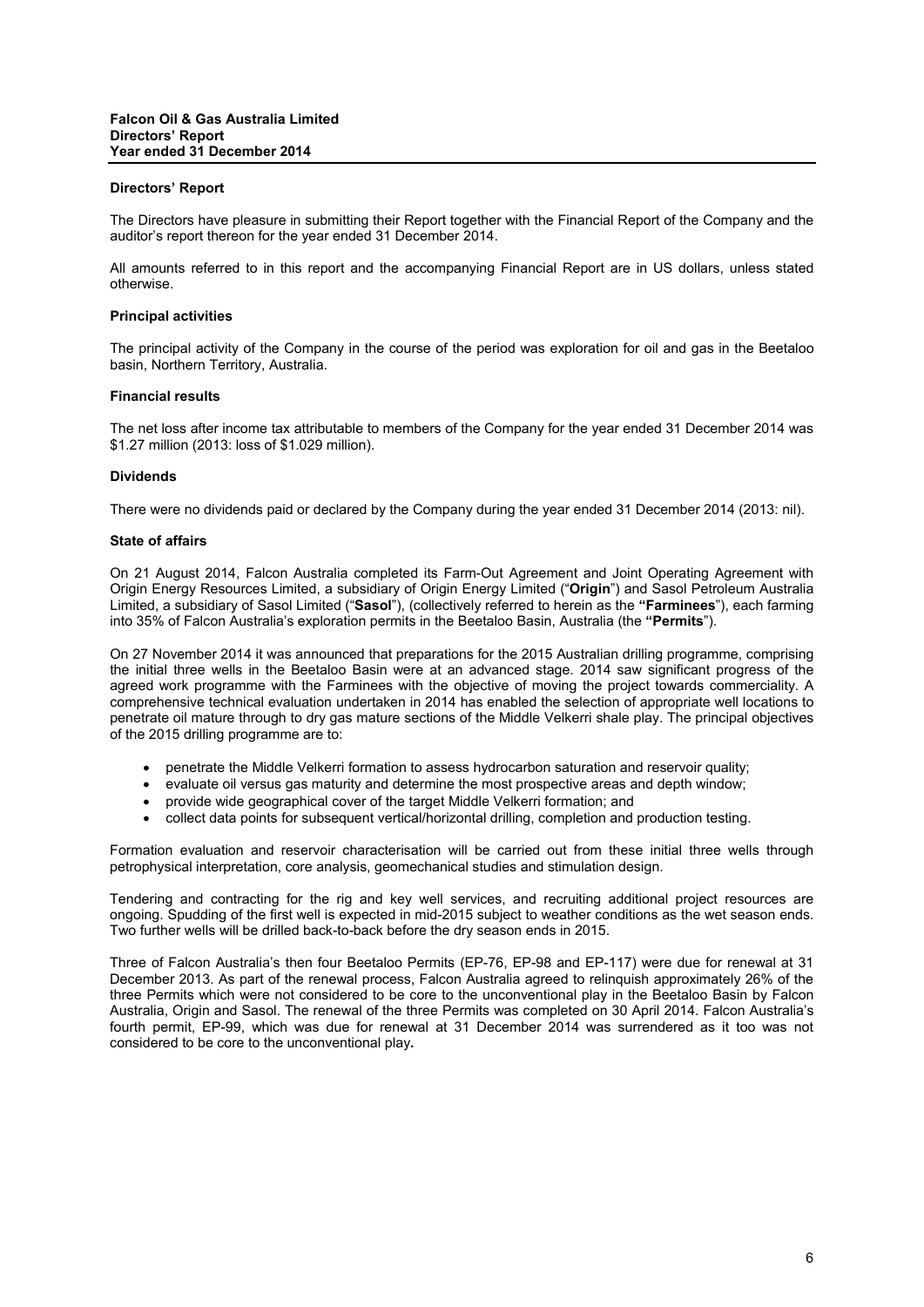#### **Directors' Report (continued)**

There were no other significant changes in the state of affairs of the Company that occurred during the year under review.

# **Directors and company secretary**

The names of Directors and Company secretary of the Company holding office at any time during or since 31 December 2014 are:

| <b>Name</b>       | <b>Role</b>                                       | Date of appointment                                                                                                  |
|-------------------|---------------------------------------------------|----------------------------------------------------------------------------------------------------------------------|
| Philip O'Quigley  | Chairman & Executive Director                     | Appointed 1 May 2012                                                                                                 |
| Michael Gallagher | <b>Finance Director</b>                           | Appointed 7 January 2015                                                                                             |
| John Carroll      | Non - Executive Director                          | Appointed 31 July 2010                                                                                               |
| John Craven       | Non - Executive Director                          | Appointed 10 December 2010                                                                                           |
| Stephen Peterson  | Non - Executive Director and<br>Company Secretary | Appointed 5 August 2008 as company<br>secretary;<br>Appointed 17 February 2014 as Non -<br><b>Executive Director</b> |
| Igor Akhmerov     | Non - Executive Director                          | Appointed 15 September 2011<br>Resigned 16 December 2014                                                             |
| Kym Livesley      | Non - Executive Director                          | Appointed 31 July 2010;<br>Resigned on 17 February 2014                                                              |

Details of Directors' and Company Secretary's Biographies are included in the Directors' and Company Secretary's Biographies section on pages 9 and 10 of the financial report.

#### **Directors' meetings**

The number of directors' meetings held, including meetings held by telephone, and the number of those meetings attended by each of the directors of the Company, while a director during the year ended 31 December 2014 were as follows:

|                  | <b>Board meetings</b>   |                             |  |  |
|------------------|-------------------------|-----------------------------|--|--|
|                  | Number of meetings held | Number of meetings attended |  |  |
| Philip O'Quigley |                         |                             |  |  |
| John Carroll     |                         |                             |  |  |
| John Craven      |                         |                             |  |  |
| Stephen Peterson |                         |                             |  |  |
| Igor Akhmerov    |                         |                             |  |  |
| Kym Livesley     |                         |                             |  |  |

Written resolutions were provided by the Board members, for various significant matters, pertaining to the Company which occurred in 2014.

#### **Operating and financial review**

The operating and financial review of the Company during the year is detailed on pages 3 to 5 of this financial report.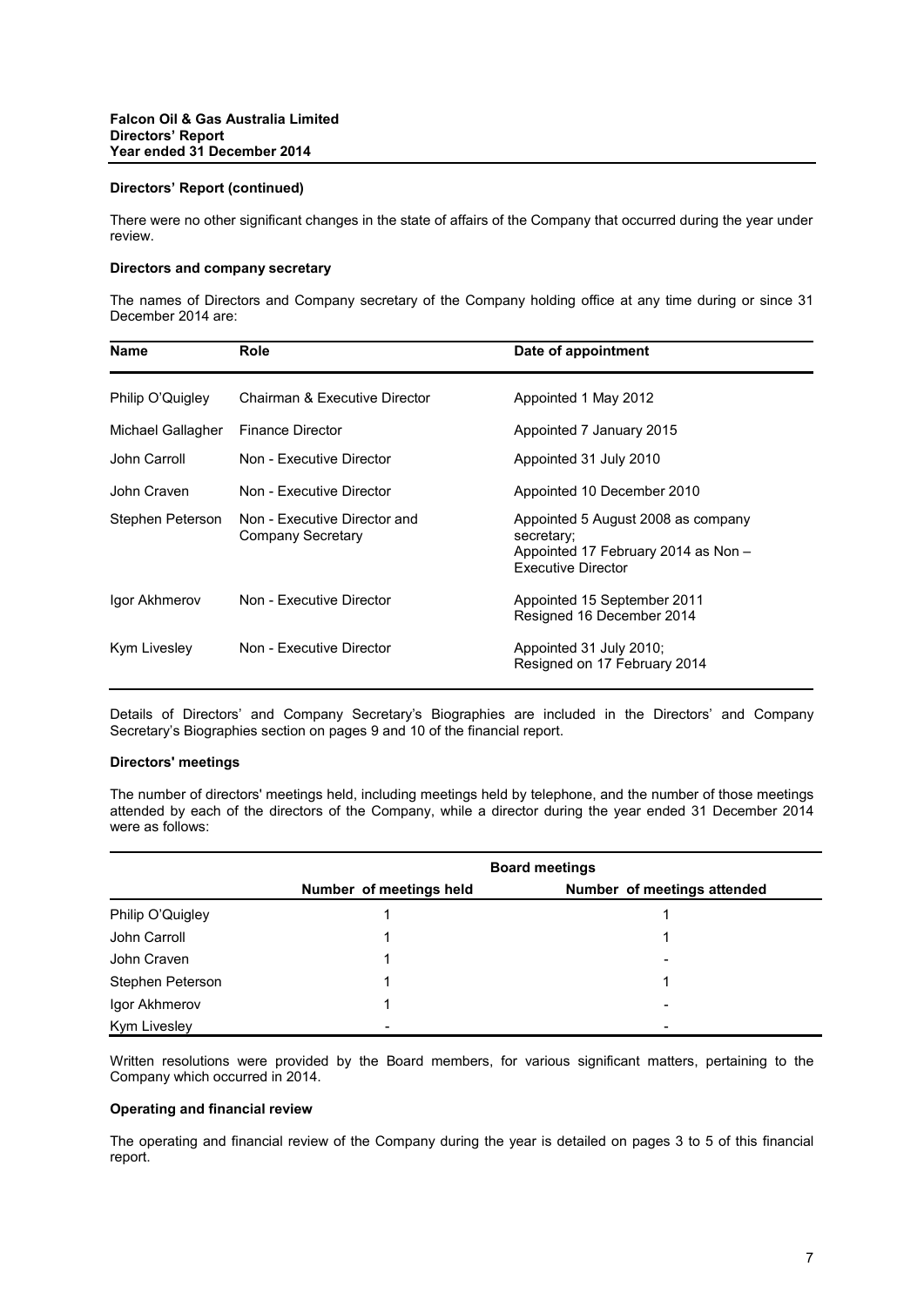#### **Directors' Report (continued)**

#### **Environmental regulation**

The Company's operations are subject to Australian Commonwealth and Northern Territory environmental regulations and legislation. The Board believes the Company has adequate systems in place for the management of its environmental requirements and is not aware of any significant breach of those environmental requirements as they apply to the Company.

#### **Events subsequent to balance sheet date**

There were no significant events after the balance sheet date.

#### **Likely developments**

Further to previous press releases, Falcon Australia along with its partners, Origin and Sasol are well advanced in preparations for the 2015 Beetaloo Basin drilling programme.

Further information as to likely developments in the operations of the Company and the expected results of those operations in subsequent years has not been included in this report because disclosure of this information would be likely to result in unreasonable prejudice to the Company.

#### **Indemnification of officers and auditors**

During or since the end of the financial year, the Company has not indemnified or made a relevant agreement to indemnify an officer or auditor of the Company against a liability incurred by such an officer or auditor.

The Company has entered into a Directors and Officers Liability insurance policy. The Directors have not included details of the nature of the liabilities covered or the amount of the premium paid in respect of the Directors' and Officers' Liability policy as such disclosures are prohibited under the terms of the policy.

#### **Lead Auditor's Independence Declaration under Section 307C of the Corporations Act 2001**

The lead auditor's independence declaration is set out on page 12 and forms part of the directors' report for the year ended 31 December 2014.

Signed in accordance with a resolution of the Board of Directors:

1) Oching

**Philip O'Quigley Chairman**

**\_\_\_\_\_\_\_\_\_\_\_\_\_\_\_\_\_**

8 April 2015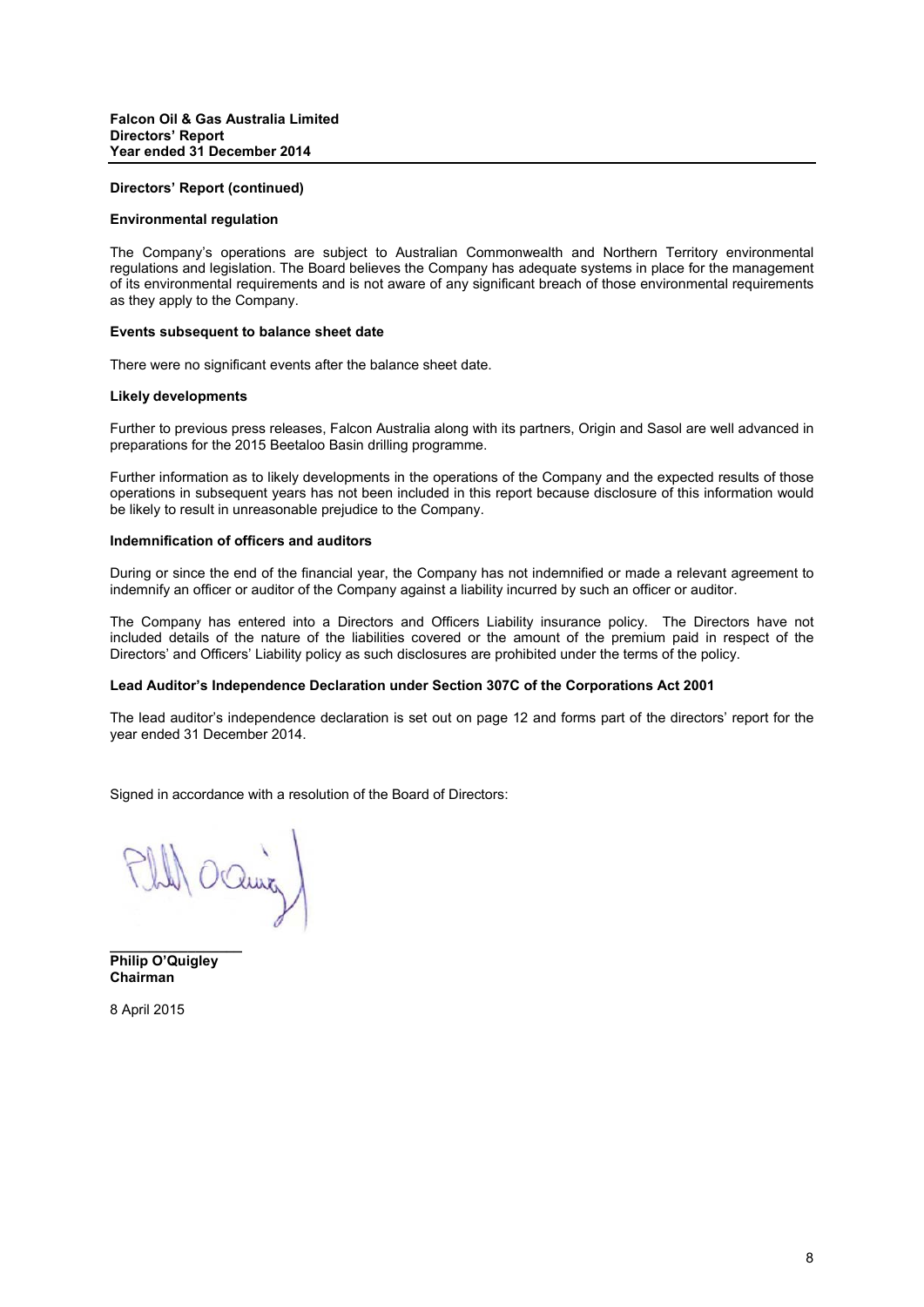#### **Directors' and company secretary's biographies**

The following are the Directors' and Company Secretary's Biographies for individuals who held office at any time during 2014, and until the date of this report.

#### **Philip O'Quigley – Chairman & Executive Director**

Mr. O'Quigley brings 20 years' experience in senior management positions in the oil and gas industry. His career, which spans a number of London and Dublin listed exploration and production companies, includes experience working in countries such as Argentina, the United States, Algeria, the UK and Ireland. Most recently, he served as Finance Director for Providence Resources, an Irish oil and gas exploration and production company and he remains on the board of Providence Resources as a non-executive director. Mr. O'Quigley is a Fellow of the Institute of Chartered Accountants in Ireland and qualified as a Chartered Accountant with Ernst & Young in Dublin. Mr. O'Quigley is also President and CEO of Falcon Oil & Gas Ltd, the parent company of Falcon Oil & Gas Australia Ltd

#### **Michael Gallagher - Finance Director**

Mr Gallagher was appointed Finance Director of Falcon Oil & Gas Australia Ltd in January 2015. Mr. Gallagher is also Chief Financial Officer of Falcon Oil & Gas Ltd, the parent company of Falcon Oil & Gas Australia Ltd. Mr Gallagher joined Falcon in October 2012 as Group Financial Controller with responsibility for the Group's Dublin, Hungarian and Australian finance and commercial functions following 11 years working with PricewaterhouseCoopers ("PwC") in Ireland and the USA. At PwC, Mr. Gallagher had previously worked with and advised both quoted and unquoted oil & gas exploration and production companies. Mr. Gallagher qualified as a Chartered Accountant with PwC Dublin and is a Fellow of Chartered Accountants Ireland.

## **John Carroll – Non - Executive Director**

Mr Carroll is a private consultant specialising in government relations and major project facilitation and has more than 40 years' experience in a wide cross-section of public sector positions in Canberra, Queensland and the Northern Territory. Mr Carroll was Chief Executive Officer of the NT Department of Industries and Business from March 2000 until November 2001. Following that he was General Manager, Business and Trade Development, and Deputy Chief Executive and General Manager, Minerals and Energy, NT Department of Business Industries and Resource Development. In May 2005 he was appointed Chief Executive, NT Department of Primary Industry, Fisheries and Mines.

Prior to his time in the Northern Territory, Mr Carroll was Deputy Director - General, Business, Innovation and Trade in Queensland's Department of State Development. From 1996 he worked in that State's Department of Economic Development and Trade where he was Director-General until July 1998.

His earlier public sector appointments include managing the Business Regulation Review Unit in Queensland, Administration Manager, Australian National Gallery and a number of years at the Commonwealth Public Service Board, Canberra. Mr Carroll was President of the NT Branch of the Institute of Public Administration from 2001 to 2004 and in 2006/7. Mr Carroll was Falcon Oil & Gas Australia Ltd's country manager from 2008 to 2014. In November 2004 the National Council made him a Fellow of the Institute.

#### **John Craven – Non - Executive Director**

Mr. Craven has over 35 years of experience in technical, commercial, financial and leadership roles at major international upstream oil companies and junior independents. Mr. Craven is currently Non-Executive Chairman of Falcon Oil & Gas Ltd, the parent company of Falcon Oil & Gas Australia Ltd. He is the CEO of Discover Exploration Limited and his career has been noted for a series of successful new venture negotiations, the exploration of which led to major discoveries in Mozambique, Algeria, Colombia, offshore Ghana and Indonesia. Along with his co-directors, he led Ardmore Petroleum, Dana Petroleum, Petroceltic International and recently Cove Energy through the acquisition of major upstream assets and key exploration and developmental milestones. During this time Mr. Craven has been actively involved in corporate finance and was responsible for raising initial capital through private sources and floating Petroceltic International on the Irish Stock Exchange and Cove Energy on AIM. Mr. Craven holds an MSc in Petroleum Geology from the Royal School of Mines in London and an MBA from Queen's University in Belfast.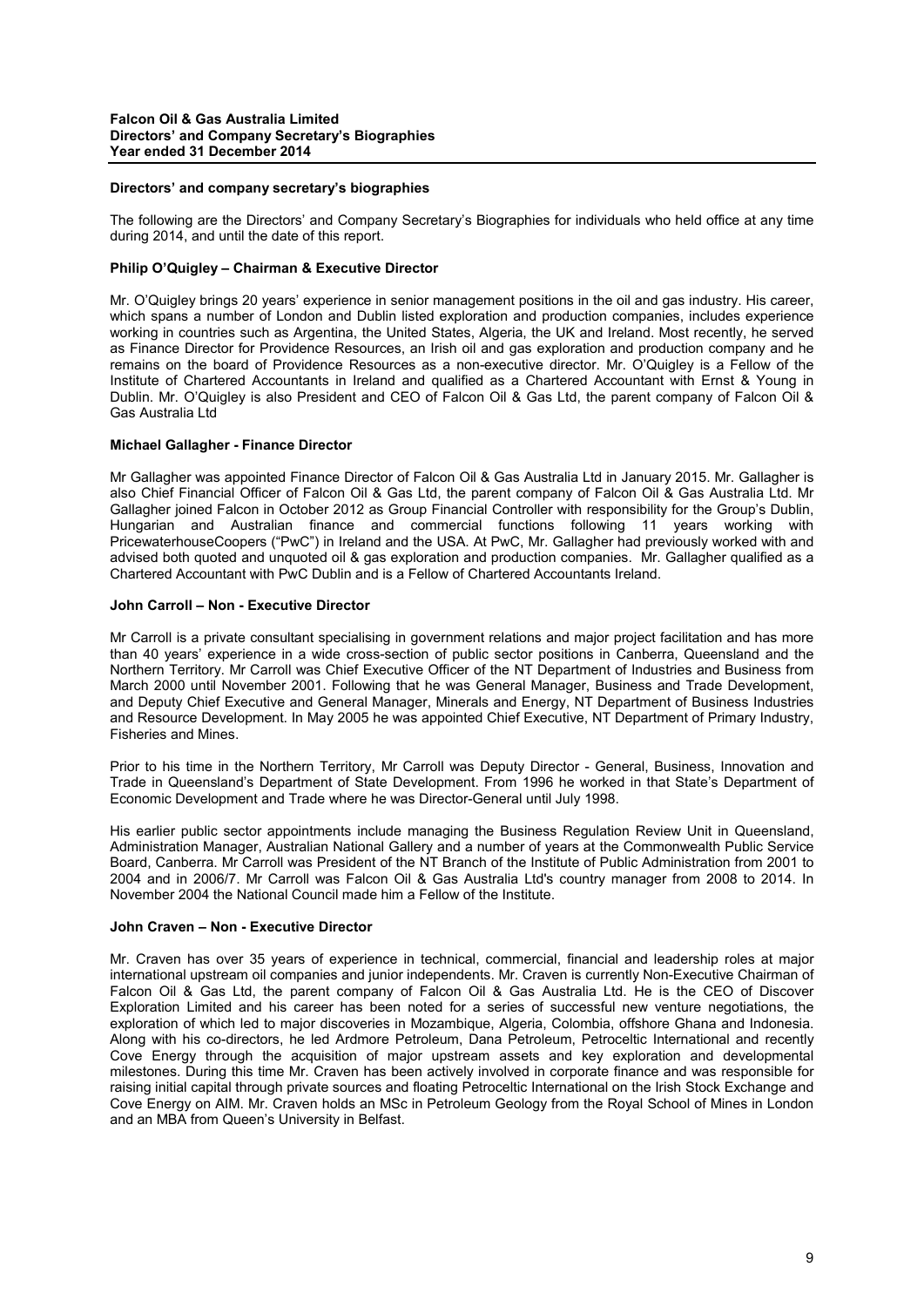#### **Directors' and company secretary's biographies (continued)**

#### **Stephen Peterson - Non - Executive Director and Company Secretary**

Mr. Peterson who was appointed a director on 17 February 2014, has held the position of Company Secretary since the Company was established. His qualifications include a Bachelor of Economics with Honours from Sydney University and a Master of Commerce from the University of New South Wales. Mr. Peterson has over 30 years of experience in senior financial roles and as company secretary with listed public companies primarily in the Australian resources industry. Since 2005 he has operated a financial and administrative services business providing services on a long term contract basis to a number of companies in the resources industry. From 1997 to 2005 Mr. Peterson was the Chief Financial Officer of Austral Coal Limited, an underground coking coal producer located south of Sydney. Mr. Peterson has experience in the oil and gas industry having held a senior planning role with Delhi Petroleum Limited which operated in the Cooper Basin of South Australia.

#### **Igor Akhmerov – Non - Executive Director**

Mr. Ahkmerov graduated from the Moscow Institute of Management in 1989, Wharton Business School in 1995, and Lauder Institute of Business and International Relations, also in 1995. From 1995 through 2002 Mr. Akhmerov worked at Bain & Company as consultant, Sputnik Group as partner and after graduation from Wharton Business School, Mr. Akhmerov joined the Boston office of Bain & Company. In 1998 Mr. Akhmerov worked at TNK as First Vice President. From 2004 until 2006 he served as CFO of Renova Group. He has served as Chief Executive Officer of Avelar Energy Group since 2007 to July 2014. Mr. Ahkmerov currently holds the position of CEO of Hevel LLC. Mr Ahkmerov resigned on the 16 December 2014.

#### **Kym Livesley - Non - Executive Director**

Mr. Livesley is a corporate lawyer with 32 years' experience. Mr. Livesley has substantial expertise in mergers and acquisitions, capital markets, takeovers and general corporate and commercial advice. Mr. Livesley maintains an industry focus in the energy and resources sectors, for listed and private corporates in the Asia - Pacific region.

Mr. Livesley also has experience in capital raising, IPOs, directors' duties, dual listings (AIM, TSX) and corporate governance.

Mr. Livesley has a Bachelor of Laws from the University of Adelaide. Among other affiliations, Mr. Livesley is a former National President of the Australian Mining and Petroleum Law Association ("**AMPLA**"), member of the Minerals Council, New South Wales and is a fellow of the Australian Institute of Company Directors ("**AICD**"). Mr. Livesley resigned on 17 February 2014.

**[This part of the page has been left blank intentionally]**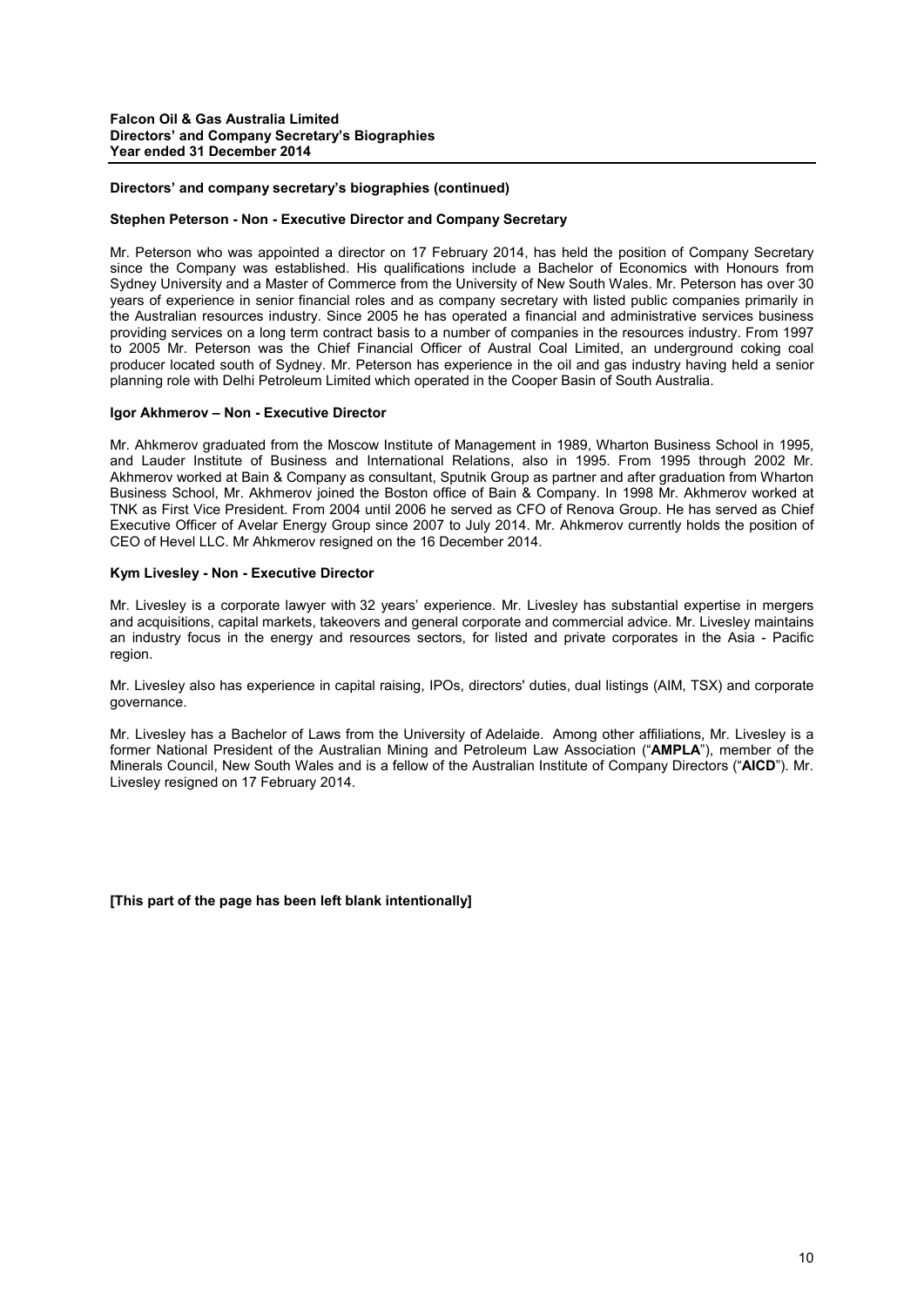#### **Directors' Declaration**

In the opinion of the directors of Falcon Oil & Gas Australia Limited:

- (a) the Company is not a reporting entity;
- (b) the financial report and notes, set out on pages 15 to 32 are in accordance with the Corporations Act 2001, including:
	- (i) giving a true and fair view of the financial position of the Company as at 31 December 2014 and of its performance, as represented by the results of its operations and its cash flows, for the financial year ended on that date in accordance with the statement of compliance and basis of preparation described in Note 2; and
	- (ii) complying with Australian Accounting Standards to the extent described in Note 2 and the Corporations Regulations 2001; and
- . (c) there are reasonable grounds to believe that the Company will be able to pay its debts as and when they become due and payable.

Signed in accordance with a resolution of the Board of Directors:

OQuing

**\_\_\_\_\_\_\_\_\_\_\_\_\_\_\_\_\_\_\_\_\_ Philip O'Quigley Chairman**

8 April 2015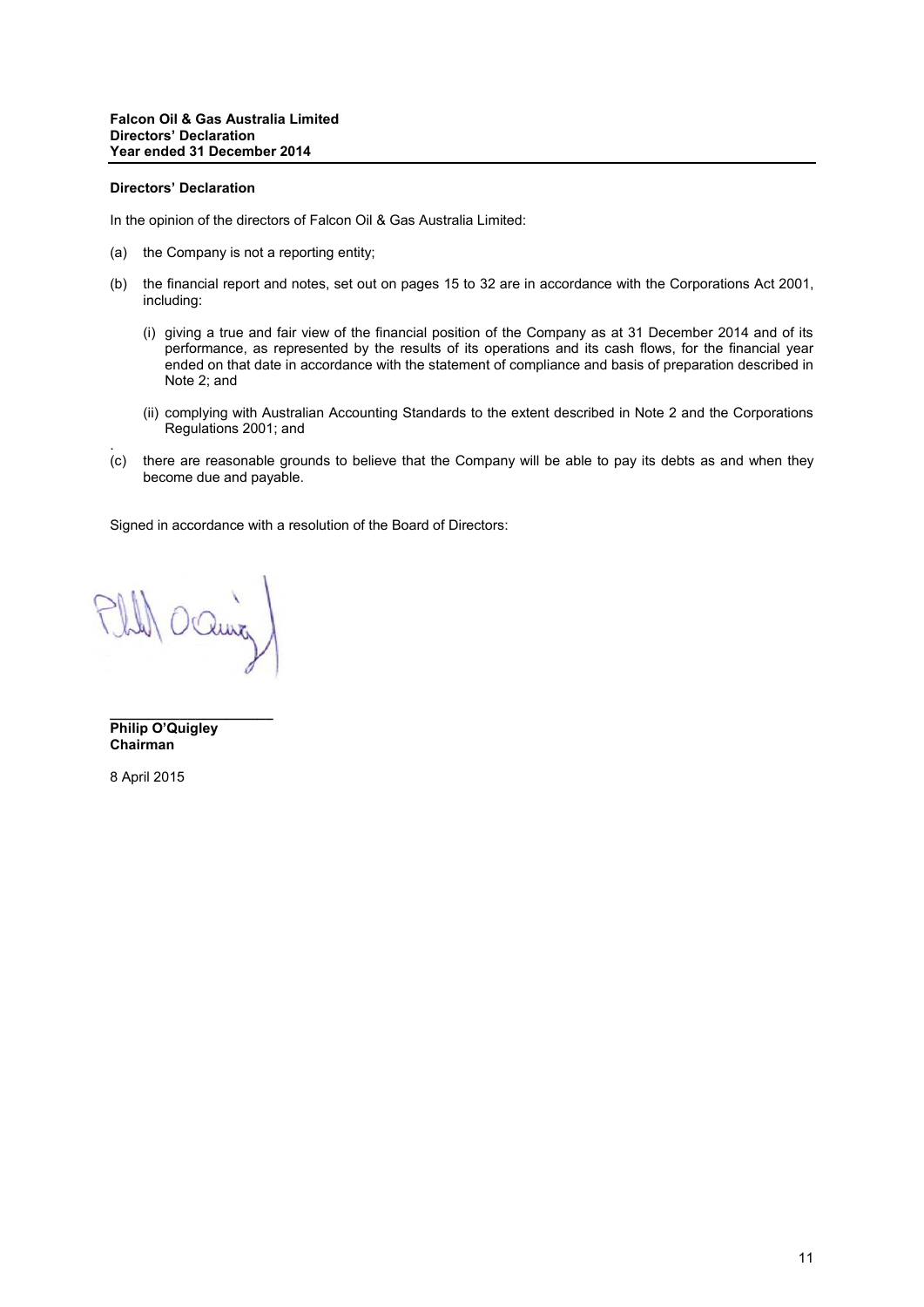

# **DECLARATION OF INDEPENDENCE BY BRAD MCVEIGH TO THE DIRECTORS OF FALCON OIL & GAS AUSTRALIA LTD**

As lead auditor of Falcon Oil & Gas Australia Ltd for the year ended 31 December 2014, I declare that, to the best of my knowledge and belief, there have been:

- 1. No contraventions of the auditor independence requirements of the *Corporations Act 2001* in relation to the audit; and
- 2. No contraventions of any applicable code of professional conduct in relation to the audit.

 $\mathcal{B}$ M $\mathfrak{l}_{\gamma}$ 

**Brad McVeigh** Director

# **BDO Audit (WA) Pty Ltd**

Perth, 8<sup>th</sup> April 2015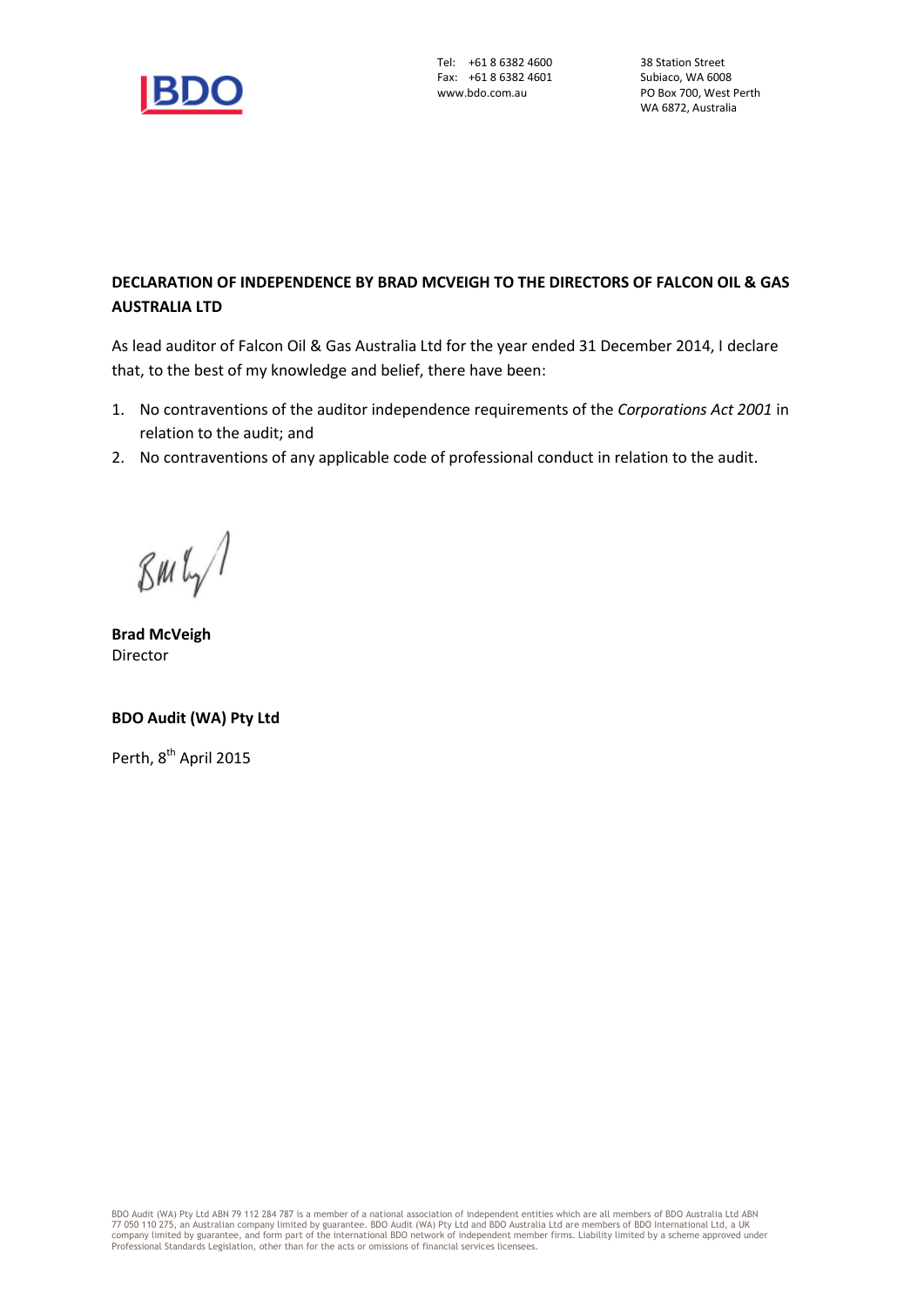

38 Station Street Subiaco, WA 6008 PO Box 700 West Perth WA 6872 Australia

# **INDEPENDENT AUDITOR'S REPORT**

To the members of Falcon Oil & Gas Australia Limited

# **Report on the Financial Report**

We have audited the accompanying financial report, being a special purpose financial report of Falcon Oil & Gas Australia Limited, which comprises the statement of financial position as at 31 December 2014, the statement of profit or loss and other comprehensive loss, statement of changes in equity and statement of cash flows for the year then ended, notes comprising a summary of significant accounting policies and other explanatory information, and the directors' declaration.

# **Directors' Responsibility for the Financial Report**

The directors of the company are responsible for the preparation of the financial report that gives a true and fair view and have determined that the basis of preparation described in Note 2 to the financial report is appropriate to meet the requirements of the *Corporations Act 2001* and is appropriate to meet the needs of the members.

The directors' responsibility also includes such internal control as the directors determine is necessary to enable the preparation of a financial report that gives a true and fair view and is free from material misstatement, whether due to fraud or error.

# **Auditor's Responsibility**

Our responsibility is to express an opinion on the financial report based on our audit. We conducted our audit in accordance with Australian Auditing Standards. Those standards require that we comply with relevant ethical requirements relating to audit engagements and plan and perform the audit to obtain reasonable assurance about whether the financial report is free from material misstatement.

An audit involves performing procedures to obtain audit evidence about the amounts and disclosures in the financial report. The procedures selected depend on the auditor's judgement, including the assessment of the risks of material misstatement of the financial report, whether due to fraud or error. In making those risk assessments, the auditor considers internal control relevant to the company's preparation of the financial report that gives a true and fair view in order to design audit procedures that are appropriate in the circumstances, but not for the purpose of expressing an opinion on the effectiveness of the company's internal control. An audit also includes evaluating the appropriateness of accounting policies used and the reasonableness of accounting estimates made by the directors, as well as evaluating the overall presentation of the financial report.

We believe that the audit evidence we have obtained is sufficient and appropriate to provide a basis for our audit opinion.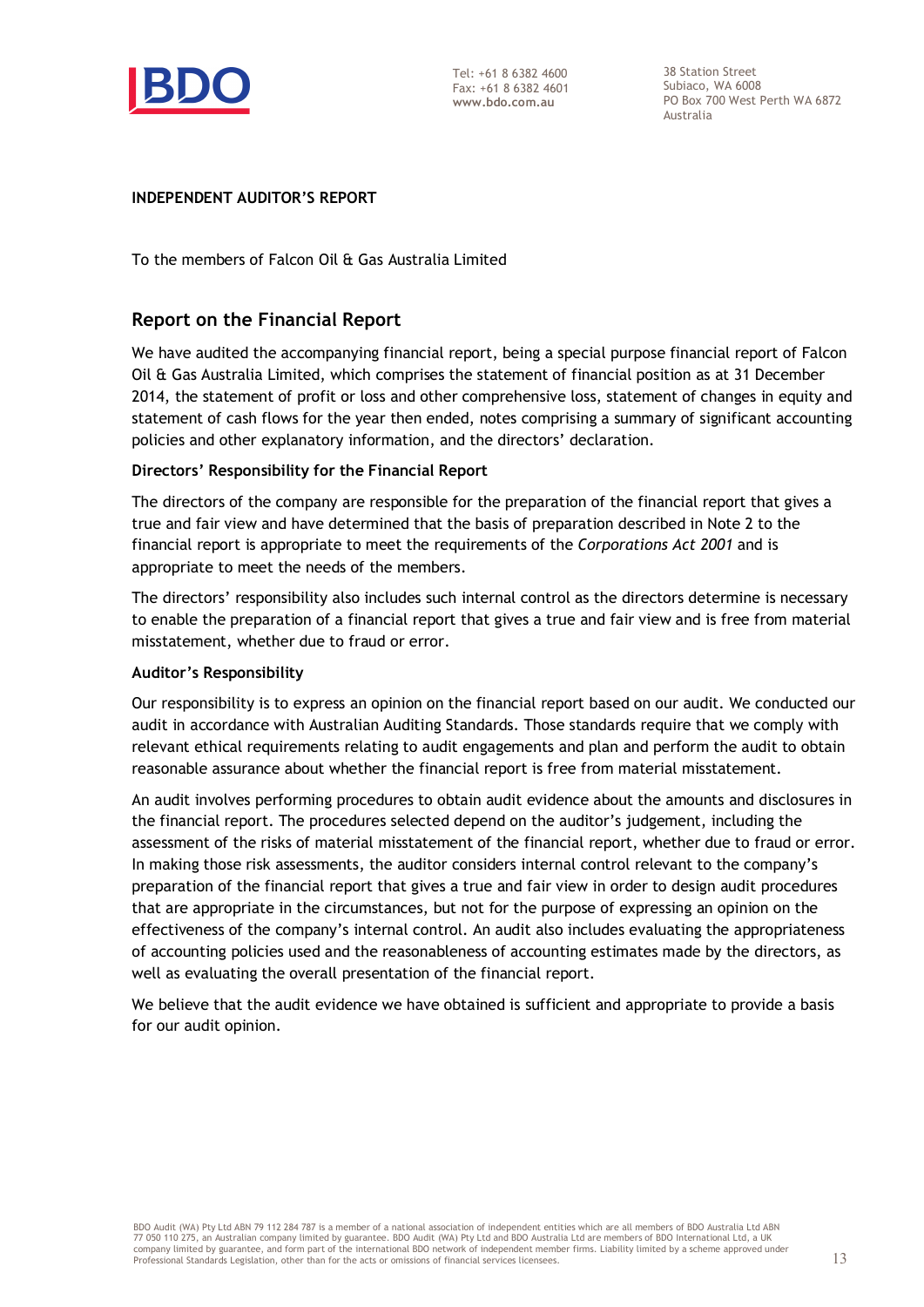

# **Independence**

In conducting our audit, we have complied with the independence requirements of the *Corporations Act 2001*. We confirm that the independence declaration required by the *Corporations Act 2001*, which has been given to the directors of Falcon Oil & Gas Australia Limited, would be in the same terms if given to the directors as at the time of this auditor's report.

# **Opinion**

In our opinion the financial report of Falcon Oil & Gas Australia Limited is in accordance with the *Corporations Act 2001*, including:

- (a) giving a true and fair view of the company's financial position as at 31 December 2014 and of its performance for the year ended on that date; and
- (b) complying with Australian Accounting Standards to the extent described in Note 2 and the *Corporations Regulations 2001.*

# **Basis of accounting**

Without modifying our opinion, we draw attention to Note 2 to the financial report, which describes the basis of accounting. The financial report has been prepared for the purpose of fulfilling the directors' financial reporting responsibilities under the *Corporations Act 2001*. As a result, the financial report may not be suitable for another purpose.

# **BDO Audit (WA) Pty Ltd**

 $BDO$ BML

**Brad McVeigh Director**

Perth, 8 April 2015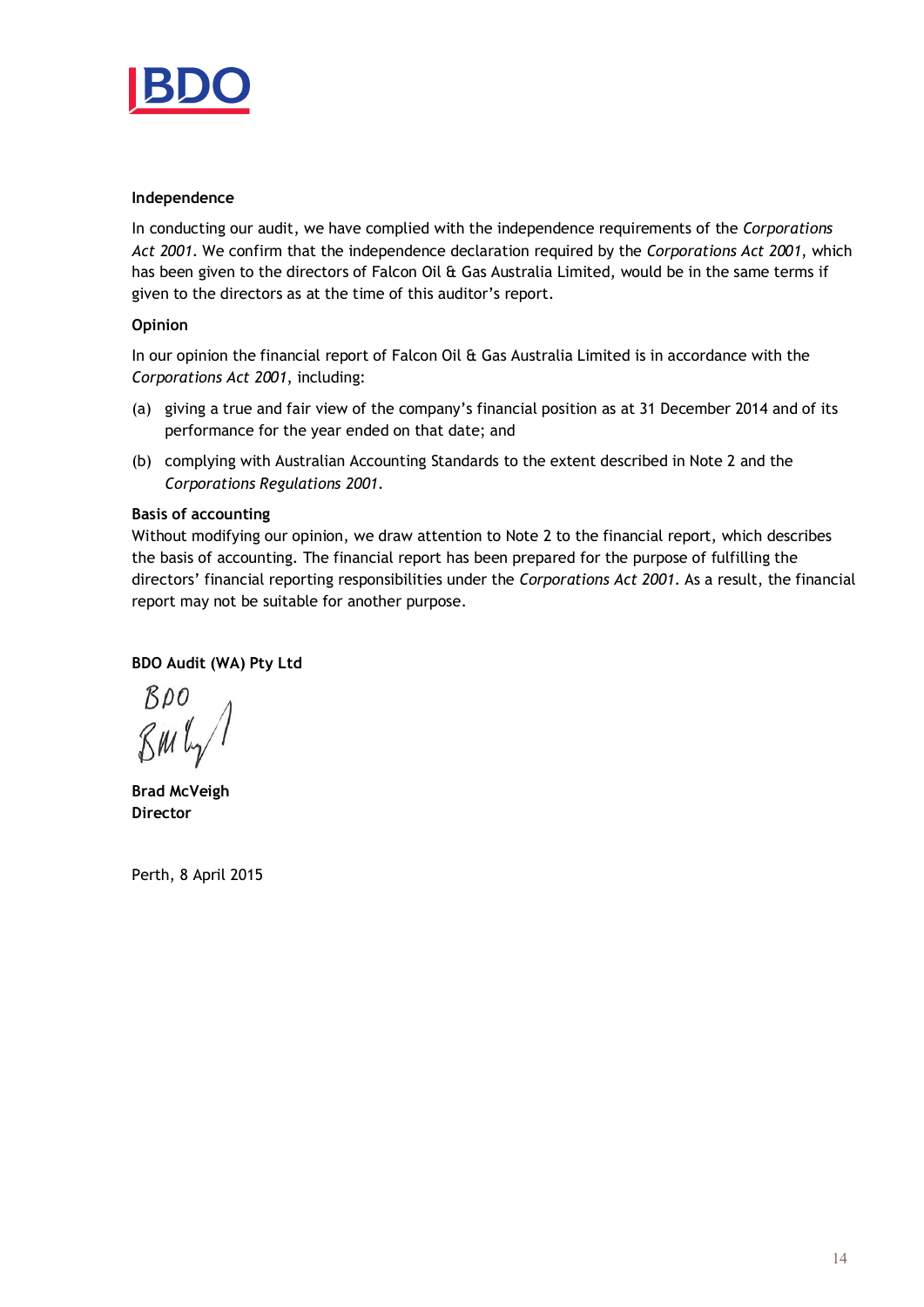# **Falcon Oil & Gas Australia Limited Statement of Profit or Loss and Other Comprehensive Loss**

|                                              |              | <b>Year Ended 31</b> | Year Ended 31 |
|----------------------------------------------|--------------|----------------------|---------------|
|                                              |              | December 2014        | December 2013 |
|                                              | <b>Notes</b> | \$'000               | \$'000        |
| <b>Revenue</b>                               |              |                      |               |
| Oil and natural gas revenue                  |              |                      |               |
|                                              |              |                      |               |
| <b>Expenses</b>                              |              |                      |               |
| Exploration and evaluation expenses          |              |                      |               |
| Depreciation                                 |              |                      |               |
| General and administrative expenses          | 5            | (460)                | (569)         |
| Foreign exchange                             |              |                      |               |
| Other expenses                               |              | (240)                | (240)         |
|                                              |              | (700)                | (809)         |
| <b>Results from operating activities</b>     |              | (700)                | (809)         |
| Finance income                               | 7            | 4                    | 13            |
| Finance expense                              | 7            | (574)                | (233)         |
| Net finance expense                          |              | (570)                | (220)         |
| Income tax expense                           |              |                      |               |
| Net loss and comprehensive loss for the year |              | (1, 270)             | (1,029)       |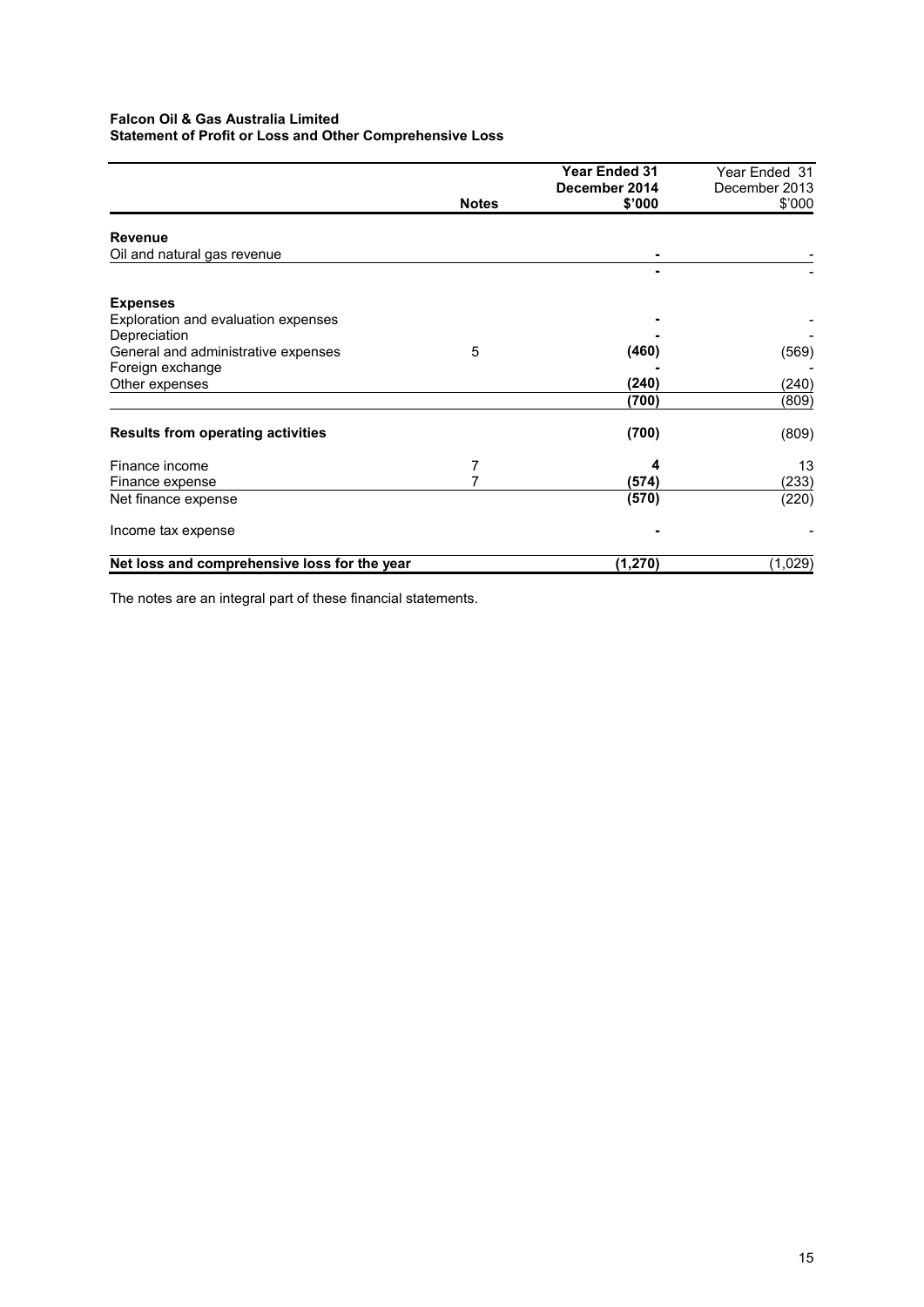# **Falcon Oil & Gas Australia Limited Statement of Financial Position**

| At 31 December | At 31 December |
|----------------|----------------|
| 2014           | 2013           |
| \$'000         | \$'000         |
|                |                |
|                |                |
| 39,619         | 51,444         |
| 24             | 219            |
| 39,643         | 51,663         |
|                |                |
| 27             | 25             |
| 22             | 16             |
| 49             | 41             |
| 39,692         | 51,704         |
|                |                |
|                |                |
| 45,642         | 43,559         |
|                | 2,083          |
| (8, 115)       | (6, 845)       |
| 37,527         | 38,797         |
|                |                |
|                |                |
| 287            | 621            |
| 1,878          | 12,286         |
| 2,165          | 12,907         |
| 2,165          | 12,907         |
| 39,692         | 51,704         |
|                |                |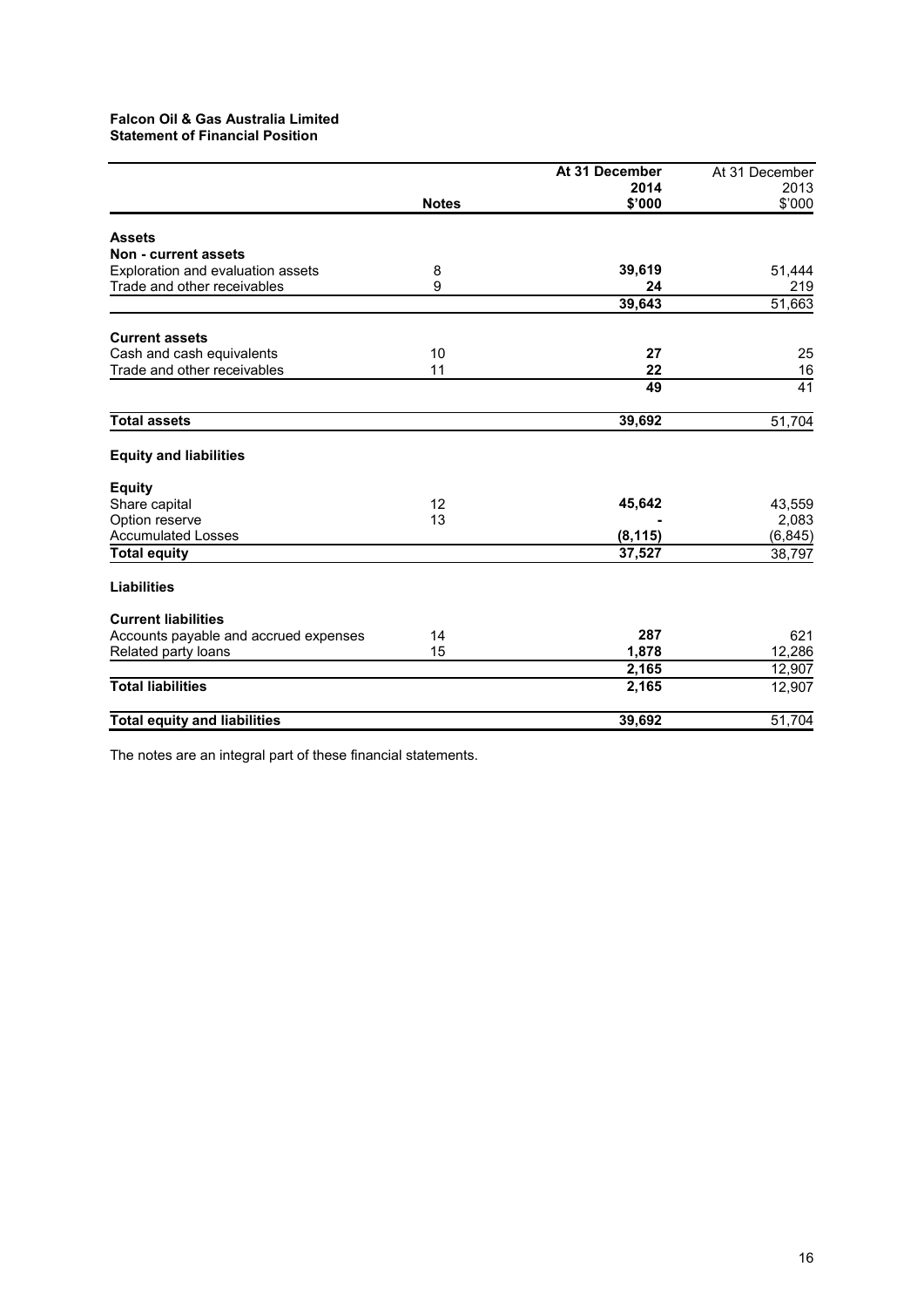# **Falcon Oil & Gas Australia Limited Statement of Changes in Equity**

|                                                    | <b>Note</b> | <b>Share</b><br>capital | Option<br>Reserve | Accumulated<br><b>Losses</b> | <b>Total Equity</b> |
|----------------------------------------------------|-------------|-------------------------|-------------------|------------------------------|---------------------|
|                                                    |             | \$'000                  | \$'000            | \$'000                       | \$'000              |
|                                                    |             |                         |                   |                              |                     |
| At 1 January 2013                                  |             | 43,559                  | 2,083             | (5,816)                      | 39,826              |
| Net loss for the year                              |             |                         |                   | (1,029)                      | (1,029)             |
| Net loss and total comprehensive loss for the year |             |                         |                   | (1,029)                      | (1,029)             |
| At 31 December 2013                                |             | 43,559                  | 2,083             | (6, 845)                     | 38,797              |
| At 1 January 2014                                  |             | 43,559                  | 2,083             | (6, 845)                     | 38,797              |
| Net loss for the year                              |             |                         |                   | (1,270)                      | (1, 270)            |
| Net loss and total comprehensive loss for the year |             |                         |                   | (1,270)                      | (1, 270)            |
| Expiry of options                                  | 13          | 2,083                   | (2,083)           |                              |                     |
| At 31 December 2014                                |             | 45.642                  |                   | (8, 115)                     | 37.527              |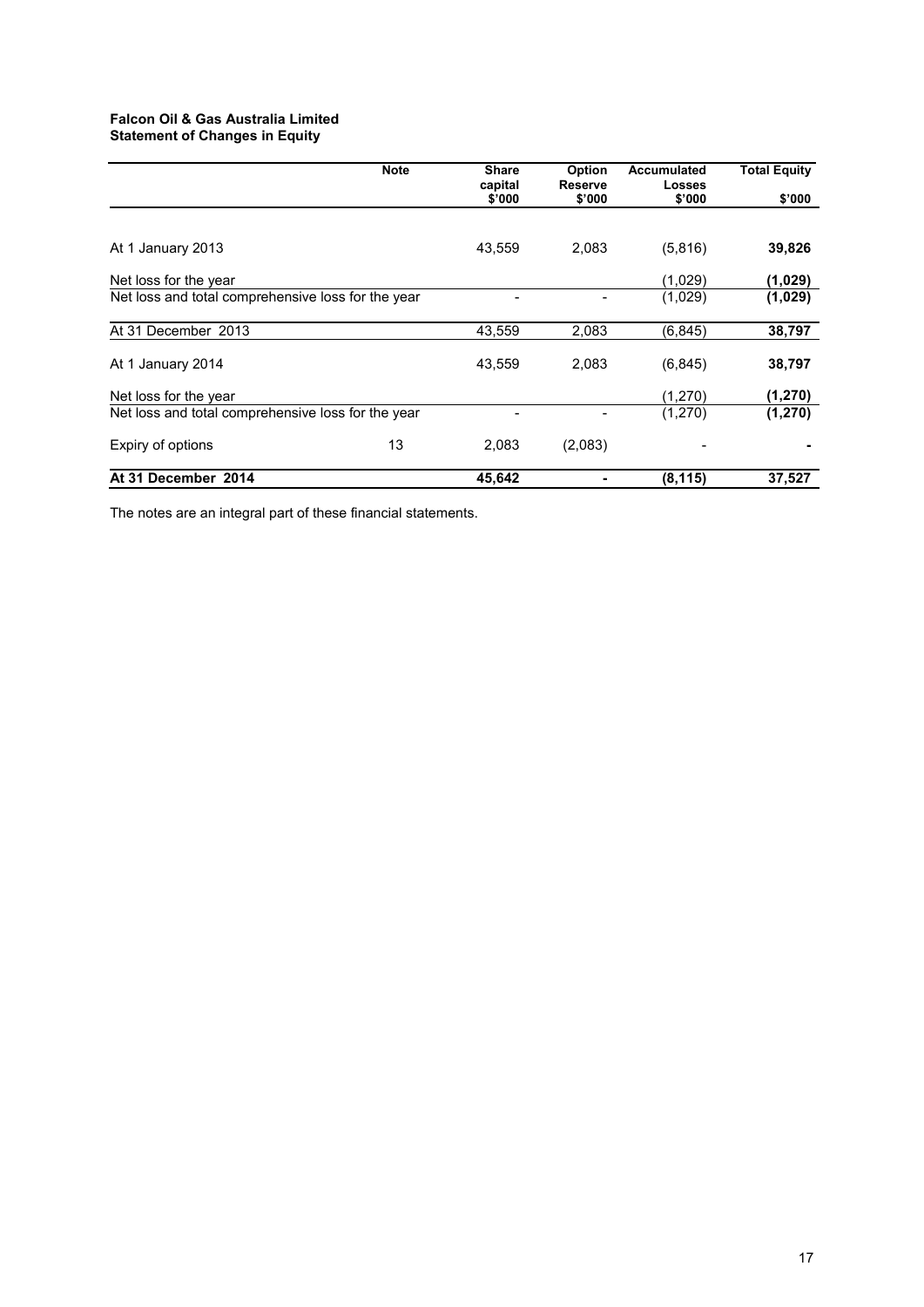## **Falcon Oil & Gas Australia Limited Statement of Cash Flows**

|                                                          |                |           | Year Ended 31 December |
|----------------------------------------------------------|----------------|-----------|------------------------|
|                                                          |                | 2014      | 2013                   |
|                                                          | <b>Notes</b>   | \$'000    | \$'000                 |
| Cash flows from operating activities                     |                |           |                        |
| Net loss for the period                                  |                | (1, 270)  | (1,029)                |
| Adjustment for:                                          |                |           |                        |
| Net finance expense                                      | $\overline{7}$ | 570       | 220                    |
| Other expenses                                           |                | 240       | 240                    |
| Changes in working capital                               |                |           |                        |
| Trade and other receivables                              |                | (6)       | 16                     |
| Accounts payable and accrued expenses                    |                | (244)     | (70)                   |
| Interest received                                        | 7              |           |                        |
| Net cash used in operating activities                    |                | (706)     | (623)                  |
| Cash flows from investing activities                     |                |           |                        |
| Proceeds from farm-out transaction - Origin and Sasol    |                | 20,471    |                        |
| GST remitted on farm-out proceeds                        |                | (1,861)   |                        |
| Exploration and evaluation assets                        |                | (6, 873)  | (2,031)                |
| Decrease in permit bonds                                 |                | 195       |                        |
| Net cash generated from / (used in) investing activities |                | 11,932    | (2,031)                |
| Cash flows from financing activities                     |                |           |                        |
| Proceeds from related party loans                        |                | 3,662     | 2,659                  |
| Partial repayment of related party loans                 |                | (14, 884) |                        |
| Net cash from / (used in) financing activities           |                | (11, 222) | 2,659                  |
| Change in cash and cash equivalents                      |                | 4         | 5                      |
| Effect of exchange rates on cash on cash equivalents     |                | (2)       | (4)                    |
| Cash and cash equivalents at beginning of year           |                | 25        | 24                     |
| Cash and cash equivalents at end of year                 |                | 27        | 25                     |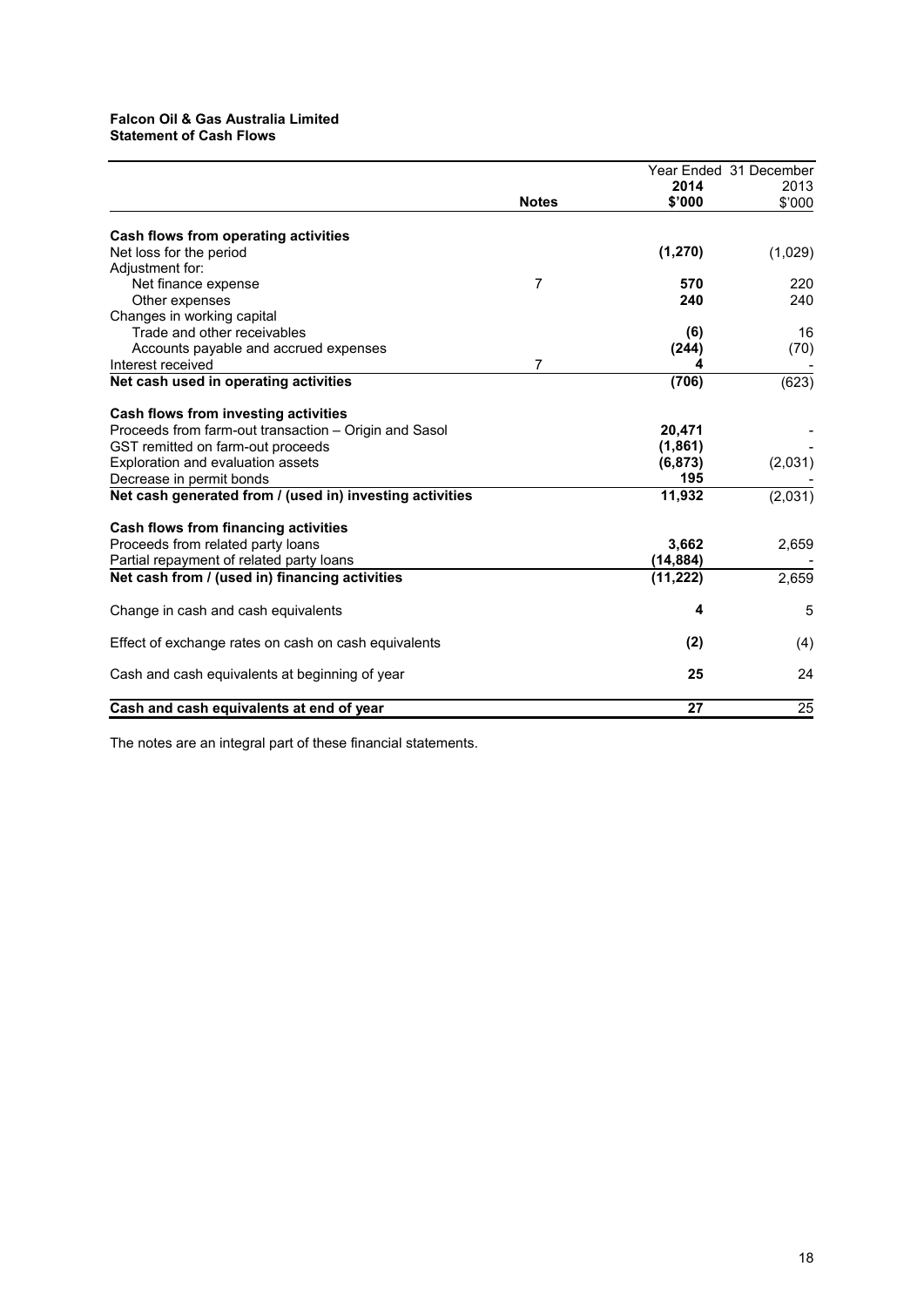#### **1. General Information**

Falcon Oil & Gas Australia Limited (the "'**Company**" or "**Falcon Australia**") is domiciled in Australia at Suite 4 Level 10, 3 Spring Street, Sydney, NSW 2000, Australia. The Company was incorporated on 21 August 2008. The Company is a for - profit entity and primarily is involved in oil and gas exploration. The parent entity, owning 98.1% of Falcon Australia is Falcon Oil & Gas Limited ("**Falcon**"), a Canadian entity.

Falcon is incorporated in British Columbia, Canada and headquartered in Dublin, Ireland with a technical team based in Budapest, Hungary. Falcon's Common Shares are traded on Toronto's TSX Venture Exchange ("**TSX-V**") (symbol: FO.V); AIM, a market operated by the London Stock Exchange (symbol: FOG) and ESM, a market regulated by the Irish Stock Exchange (symbol: FAC).

## **2. Accounting policies**

The significant accounting policies adopted by the Company are set out below. These policies have been consistently applied to all years presented, unless otherwise stated.

## **Basis of preparation and going concern**

The Company's financial statements have been prepared on the going concern basis, which assumes that the Company will continue to be able to meet its liabilities as they fall due for the foreseeable future.

The Company's recent acquisition and exploration expenditure has been primarily funded by way of loan from its parent entity, Falcon Oil & Gas Ltd. This loan is a \$14 million facility. The facility carries interest at a rate of Libor + 2% up to a maximum of 7%. The facility expires on 31 December 2018 as long as the Company remains a 98.1% subsidiary of Falcon Oil & Gas Ltd. The loan is repayable on demand.

On 21 August 2014, Falcon Australia completed its Farm-Out Agreement and Joint Operating Agreement with Origin Energy Resources Limited, a subsidiary of Origin Energy Limited ("**Origin**") and Sasol Petroleum Australia Limited, a subsidiary of Sasol Limited ("**Sasol**"), (collectively referred to herein as the **"Farminees**"), each farming into 35% of Falcon Australia's exploration permits in the Beetaloo Basin, Australia (the **"Permits**"). The Company received A\$20 million as part of this transaction.

The A\$20 million was used to meet exploration expenditure primarily being the \$6 million payable on completion of a farm-out to overriding royalty holders and the partial repayment of the related party loan. The related party loan is \$1.9 million as at 31 December 2014.

The board has undertaken a detailed review of the Company's anticipated future working capital requirements. The Company's financial commitments are aligned with its farm - out agreement as described in the Operating and Financial Review.

The Company's ability to continue as a going concern in the foreseeable future is dependent upon the continued support of its 98.1% parent Falcon Oil & Gas Ltd. The 98.1% parent Falcon Oil & Gas Ltd, has committed to providing financial support to enable the Company to continue as a going concern for the foreseeable future.

The Directors are satisfied that the continued support of the parent company will enable the Company to successfully meet its cash capital requirements for the foreseeable future and as such have prepared the financial statements on a going concern basis.

In the longer term, the recoverability of the carrying value of the Company's long - lived assets is dependent upon the Company's ability to preserve its interest in the underlying petroleum and natural gas properties, the discovery of economically recoverable reserves, the achievement of profitable operations, and the ability of the Company to obtain financing to support its exploration, development and production activities.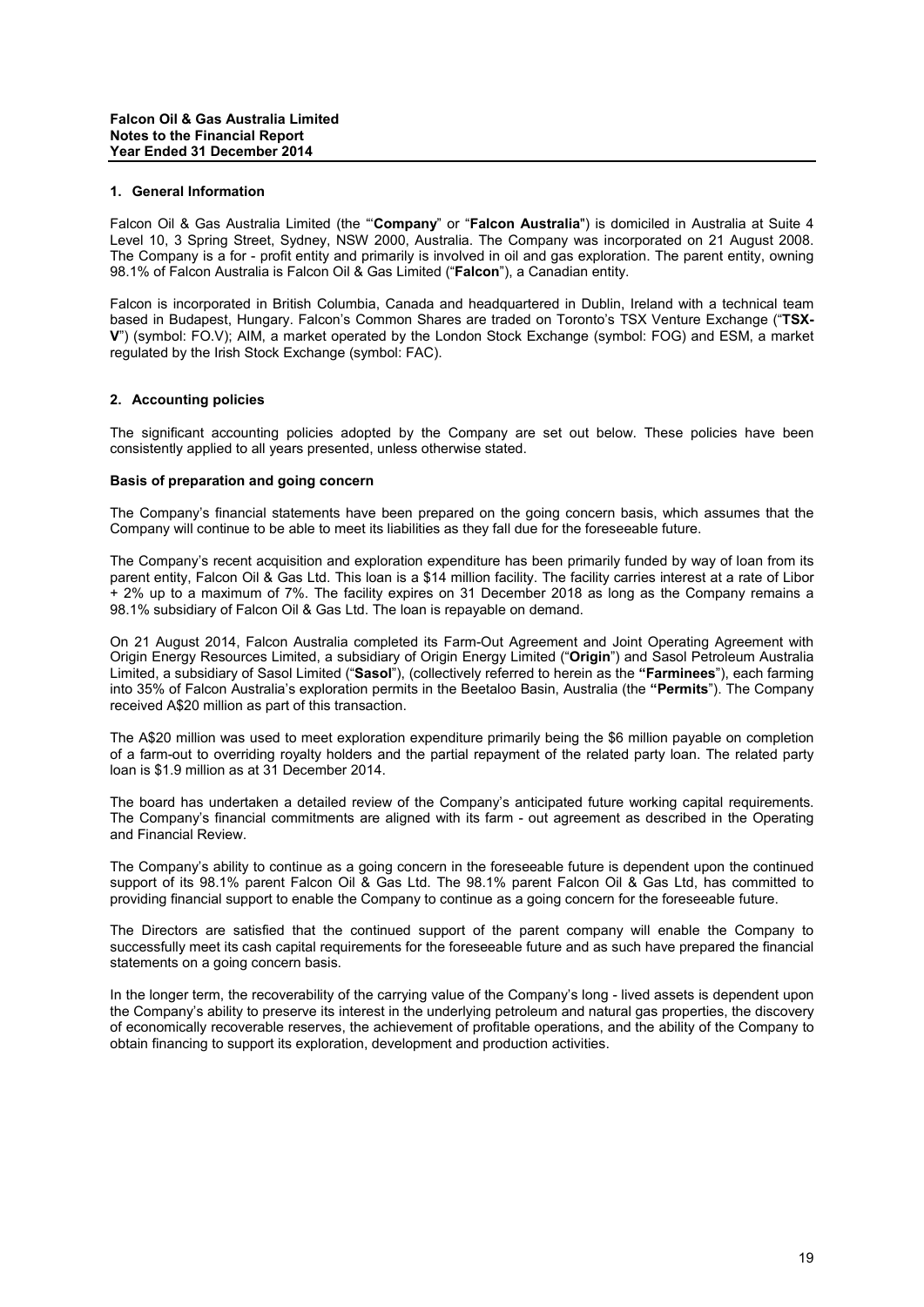#### **Statement of compliance**

The special purpose financial report has been prepared in accordance with the requirements of the Corporations Act 2001 and the recognition and measurement aspects of all applicable Australian Accounting Standards ("**AASBs**") adopted by the Australian Accounting Standards Board ("**AASB**"). The directors have determined that the Company is not a reporting entity.

The financial report does not include the disclosure requirements of all AASBs except for the following minimum requirements.

- AASB 101 'Presentation of Financial Statements';
- AASB 107 'Cash Flow Statements';
- AASB 108 'Accounting Policies, Changes in Accounting Estimates and Errors';
- AASB 1031 'Materiality';
- AASB 1048 'Interpretation and Application of Standards'; and
- AASB 1054 'Australian Additional Disclosures'.

A number of new standards, amendments to standards and interpretations, were effective for annual periods beginning on or after 1 January 2014, and have not been applied in preparing this financial report. The company has reviewed these standards and interpretations, and determined none of these standards and interpretations materially impact the company.

The financial report was authorised for issue by the directors on 8 April 2015.

#### **Historical cost convention**

The financial report is prepared on the historical cost basis with the exception of trade and other receivables that are initially recognised at fair value, and subsequently measured at amortised cost less accumulated impairment losses.

#### **Functional and presentation currency**

The financial report is presented in United States dollars ("**\$**"), which is the Company's functional currency. All amounts are rounded to the nearest \$'000 unless otherwise stated. "**A\$**" where referenced in the financial report represents Australian Dollars.

#### **Overriding Royalty Interest**

A financial liability will arise in relation to the overriding royalty interests on the Company's Exploration licence when it becomes likely that an obligation will exist, which would occur when production commences.

#### **Call options**

A financial liability will be recognised in relation to call options to reacquire overriding royalty interests on the Company's exploration assets when these become contractual under the agreement.

#### **Financial assets**

The Company classifies its financial assets in the following categories: at fair value through the statement of profit or loss and other comprehensive loss, loans and receivables and available - for - sale. The classification depends on the purposes for which the financial assets were acquired. Management determines the classification of its financial assets at initial recognition.

#### *(i) Financial assets at fair value through the statement of profit or loss and other comprehensive loss*

Financial assets at fair value through the statement of profit or loss and other comprehensive loss are financial assets held for trading. A financial asset is classified in this category if acquired principally for the purposes of selling in the short term. Derivatives are also categorised as held for trading unless they are designated as hedges. Asset in this category are classified as current assets if expected to be settled within 12 months; otherwise, they are classified as non - current.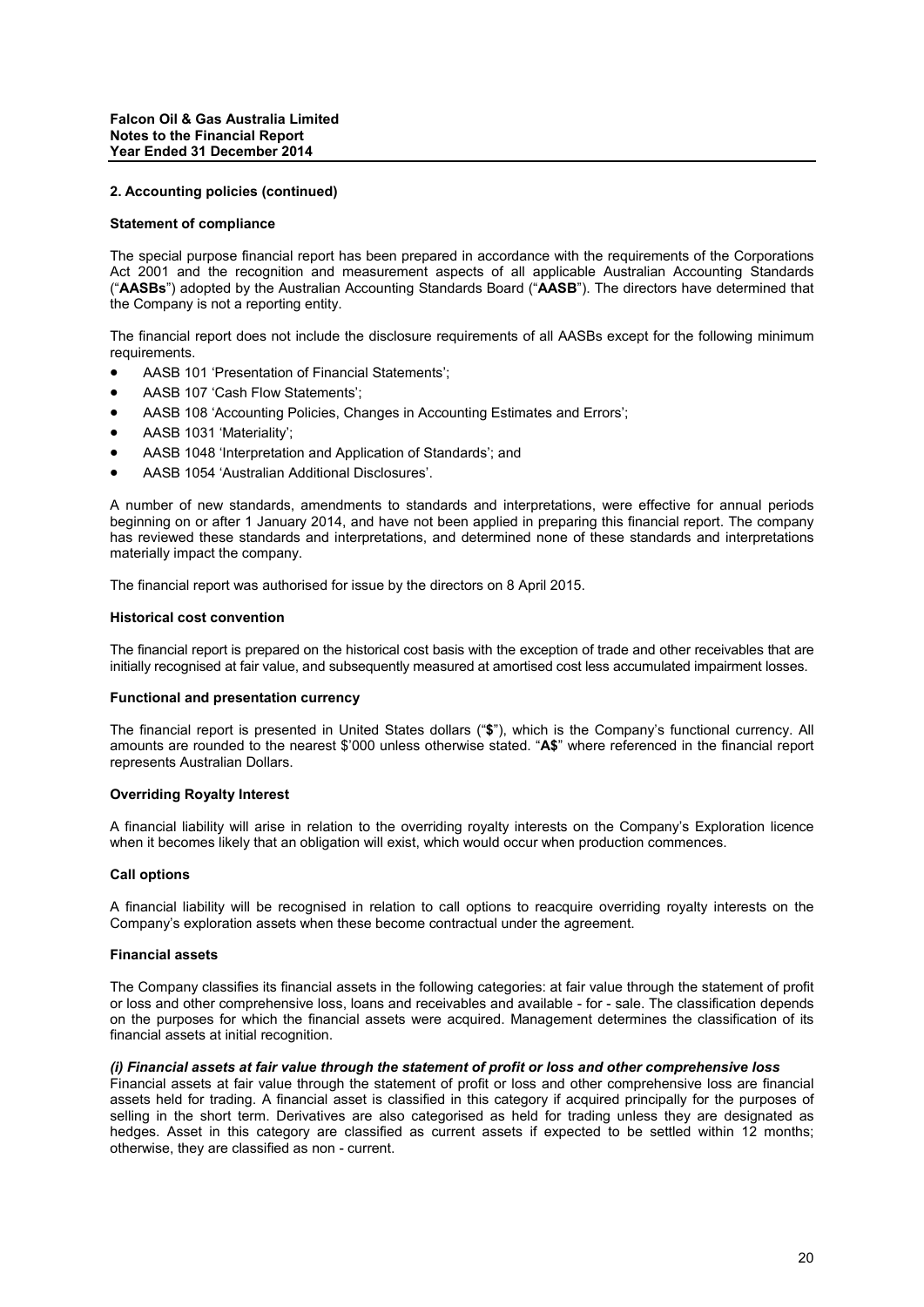#### *(ii) Loans and receivables*

Loans and receivables are non - derivative financial assets with fixed or determinable payments that are not quoted in an active market. They arise when the Company provides money, goods or services directly to a debtor with no intention of trading the receivable. They are initially recognised at fair value and subsequently recorded at amortised cost. They are included in current assets, except for maturities greater than 12 months after the end of the reporting period. These are classified as non - current assets. The Company's loans and receivables comprise "cash and cash equivalents" and "trade and other receivables" in the balance sheet.

#### *(iii) Available - for - sale financial assets*

Available - for - sale financial assets are non - derivatives that are either designated in this category or not classified in any of the other categories. They mainly include investments the Company would have in equity securities in which the Company does not have significant influence or control. They are included in non - current assets unless the investment matures or management intends to dispose of it within 12 months of the end of the reporting period.

Available - for - sale financial assets are carried at fair value. Changes in the fair value are recognised in other comprehensive income / loss. When available - for - sale financial assets are sold or impaired the accumulated fair value adjustments previously recognised in equity are included in the statement of profit or loss and other comprehensive loss as gains and losses. At 31 December 2014 and 31 December 2013, the Company had no assets categorised within this category.

#### **Trade payables**

Trade payables are recognised initially at fair value and subsequently measured at amortised cost using the effective interest method.

## **Derivative financial instruments**

Derivatives (including embedded derivatives) are initially recognised at fair value of the date a derivative contract is entered into and subsequently re - measured at their fair value. The method of recognising the resulting gain or loss depends on whether the derivative is designated as a hedging instrument, and if so, the nature of the item being hedged. The Company has not designated any derivatives as hedges as at 31 December 2014 or 31 December 2013.

Embedded derivatives are separated from the host contract and accounted for separately if the economic characteristics and risks of the host contract and the embedded derivative are not closely related. Changes in the fair value of separable embedded derivatives are recognised immediately in the statement of profit or loss and other comprehensive loss.

#### **Share capital**

Ordinary shares are classified as equity. Incremental costs directly attributable to the issue of ordinary shares and share options are recognised as a deduction from equity, net of any tax effects.

#### **Intangible exploration assets**

#### *(i) Recognition and measurement*

#### *- Exploration and evaluation ("E&E") expenditures*

Pre - license costs are recognised in the statement of profit or loss and other comprehensive loss as part of exploration and evaluation expenses as incurred.

E&E costs, including the costs of acquiring licenses and directly attributable general and administrative costs, initially are capitalised as either tangible or intangible exploration and evaluation assets according to the nature of the assets acquired. The costs are accumulated in cost centers by well, field or exploration area pending determination of technical feasibility and commercial viability i.e. area of interest.

E&E assets are assessed for impairment if (i) sufficient data exists to determine technical feasibility and commercial viability, or (ii) facts and circumstances suggest that the carrying amount exceeds the recoverable amount. For purposes of impairment testing, E&E assets are allocated to cash - generating units.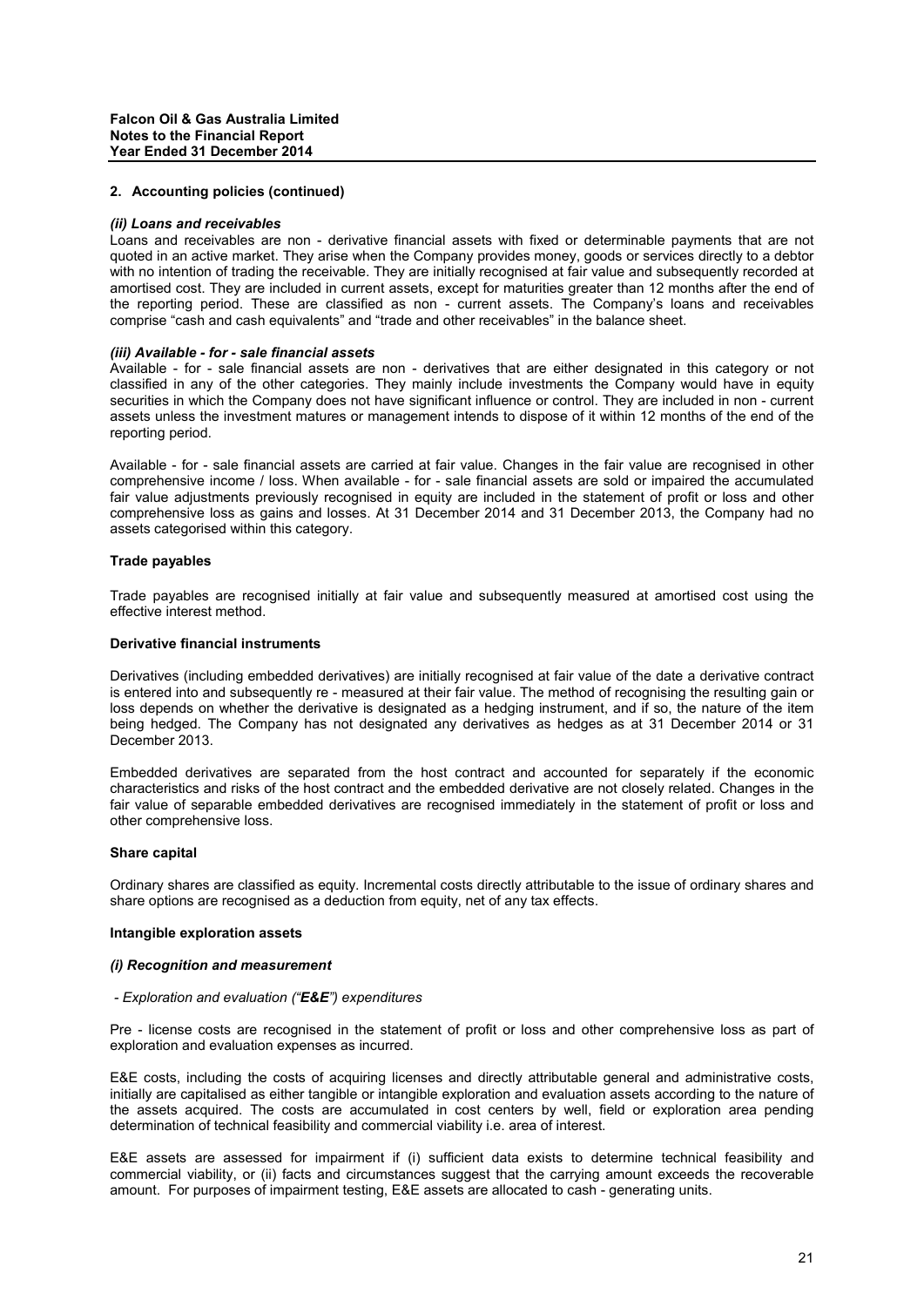The technical feasibility and commercial viability of extracting a resource is considered to be determinable when proven reserves are determined to exist. A review of each exploration license or field is carried out, at least annually, to ascertain whether proven reserves have been discovered. Upon determination of proven reserves, intangible exploration and evaluation assets attributable to those reserves are first tested for impairment and then reclassified from E&E assets to a separate category within tangible assets referred to as oil and natural gas interests.

Proceeds from disposal or farm - out transactions of intangible exploration assets are used to reduce the carrying amount of the assets. When proceeds exceed the carrying amount, the difference is recognised as a gain. When the Company disposes of its' full interests, gains or losses are recognised in the statement of profit or loss and other comprehensive loss.

#### *- Development and production costs*

Items of property, plant and equipment, which include oil and gas development and production assets, are measured at cost less accumulated depletion and depreciation and accumulated impairment losses. Development and production assets are grouped into cash - generated units (**"CGU's"**) for impairment testing. When significant parts of an item of property, plant and equipment, including oil and natural gas interests, have different useful lives, they are accounted for as separate items (major components).

Gains and losses on disposal of an item of oil and natural gas interests, are determined by comparing the proceeds from disposal with the carrying amount and are recognised net within "other income" or "other expenses" in the statement of profit or loss and other comprehensive loss.

#### *(ii) Subsequent costs*

Costs incurred subsequent to the determination of technical feasibility and commercial viability and the costs of replacing parts of property, plant and equipment are recognised as oil and natural gas interests only when they increase the future economic benefits embodied in the specific asset to which they relate. All other expenditures are recognised in the statement of profit or loss and other comprehensive loss as incurred.

Such capitalised oil and natural gas interests generally represent costs incurred in developing proved and / or probable reserves and bringing in or enhancing production from such reserves, and are accumulated on a field or geotechnical area basis. The carrying amount of any replaced or sold component is derecognised. The costs of the day - to - day servicing of property, plant and equipment are recognised in the statement of profit or loss and other comprehensive loss as incurred.

### *(iii) Depletion, depreciation and amortisation*

The net carrying value of development or production assets is depleted using the unit of production method by reference to the ratio of production in the year to the related proven and probable reserves, taking into account estimated future development and decommissioning costs necessary to bring those reserves into production. Future development costs are estimated taking into account the level of development required to produce the reserves. These estimates are reviewed by independent reserve engineers at least annually as necessary.

Proven and probable reserves are estimated using independent reserve engineer reports and represent the estimated quantities of crude oil, natural gas and natural gas liquids which geological, geophysical and engineering data demonstrate with a specified degree of certainty to be recoverable in future years from known reservoirs and which are considered commercially producible. There should be a 50% statistical probability that the actual quantity of recoverable reserves will be more than the amount estimated as proven and probable and a 50% statistical probability that it will be less. The equivalent statistical probabilities for the proven component of proven and probable reserves are 90% and 10%, respectively.

Such reserves may be considered commercially producible if management has the intention of developing and producing them and such intention is based upon:

- a reasonable assessment of the future economics of such production;
- a reasonable expectation that there is a market for all or substantially all the expected oil and natural gas production; and
- evidence that the necessary production, transmission and transportation facilities are available or can be made available.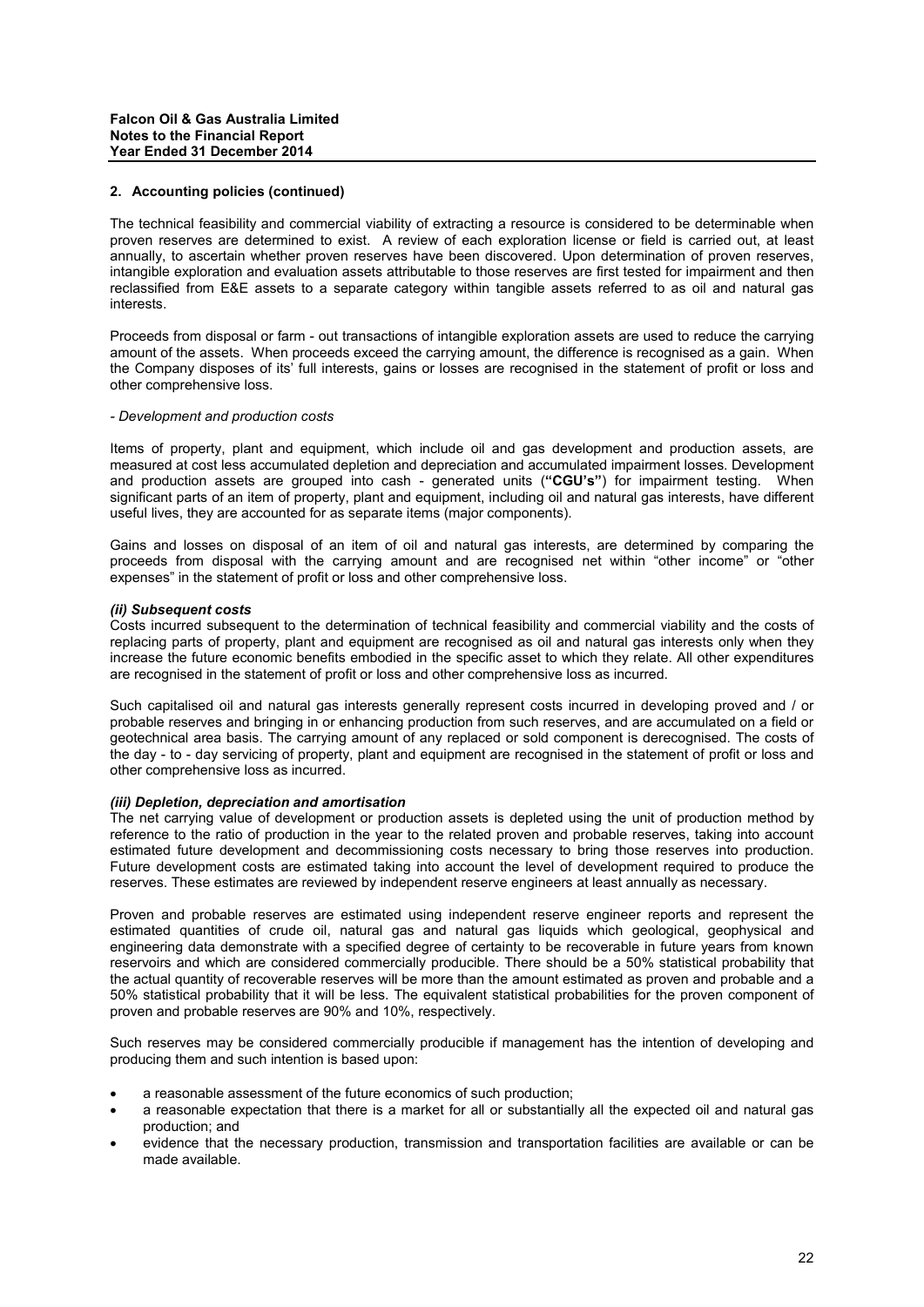Reserves may only be considered proven and probable if the ability to produce is supported by either actual production or a conclusive formation test. The area of reservoir considered proven includes (a) that portion delineated by drilling and defined by gas - oil and / or oil - water contacts, if any, or both, and (b) the immediately adjoining portions not yet drilled, but which can be reasonably judged as economically productive on the basis of available geophysical, geological and engineering data. In the absence of information on fluid contacts, the lowest known structural occurrence of oil and natural gas controls the lower proved limit of the reservoir.

Reserves which can be produced economically through application of improved recovery techniques (such as fluid injection) are only included in the proven and probable classification when successful testing by a pilot project, the operation of an installed program in the reservoir, or other reasonable evidence (such as, experience of the same techniques on similar reservoirs or reservoir simulation studies) provides support for the engineering analysis on which the project or program was based.

#### **Leased assets**

Leases where the Company assumes substantially all the risks and rewards of ownership are classified as finance leases. Upon initial recognition the leased asset is measured at an amount equal to the lower of its fair value and the present value of the minimum lease payments. Subsequent to initial recognition, the asset is accounted for in accordance with the accounting policy applicable to that asset.

Minimum lease payments made under finance leases are apportioned between the finance expenses and the reduction of the outstanding liability. The finance expenses are allocated to each year during the lease term so as to produce a constant periodic rate of interest on the remaining balance of the liability.

Other leases are operating leases, which are not recognised on the Company's statement of financial position.

Payments made under operating leases are recognised in the statement of profit or loss and other comprehensive loss on a straight - line basis over the term of the lease. Lease incentives received are recognised as an integral part of the total lease expense, over the term of the lease.

#### **Impairment**

#### *(i) Financial assets*

A financial asset is assessed at each reporting date to determine whether there is any objective evidence that it is impaired. A financial asset is considered to be impaired if objective evidence indicates that one or more events have had a negative effect on the estimated future cash flows of that asset.

An impairment loss in respect of a financial asset measured at amortised cost is calculated as the difference between its carrying amount and the present value of the estimated future cash flows discounted at the original effective interest rate.

Individually significant financial assets are tested for impairment on an individual basis. The remaining financial assets are assessed collectively in groups that share similar credit risk characteristics.

All impairment losses are recognised in the statement of profit or loss and other comprehensive loss. An impairment loss is reversed if the reversal can be related objectively to an event occurring after the impairment loss was recognised. For financial assets measured at amortised cost the reversal is recognised in the statement of profit or loss and other comprehensive loss.

#### *(ii) Non - financial assets*

The carrying amounts of the Company's non - financial assets, other than E&E assets are reviewed at each reporting date to determine whether there is any indication of impairment. If any such indication exists, then the asset's recoverable amount is estimated. E&E assets are assessed for impairment when they are reclassified to property, plant and equipment, as oil and natural gas interests, and also if facts and circumstances suggest that the carrying amount exceeds the recoverable amount.

For the purpose of impairment testing, assets are grouped together into the smallest group of assets that generates cash inflows from continuing use that are largely independent of the cash inflows of other assets or groups of assets, the cash - generating unit (**"CGU"**). The recoverable amount of an asset or a CGU is the greater of its value in use and its fair value less costs to sell.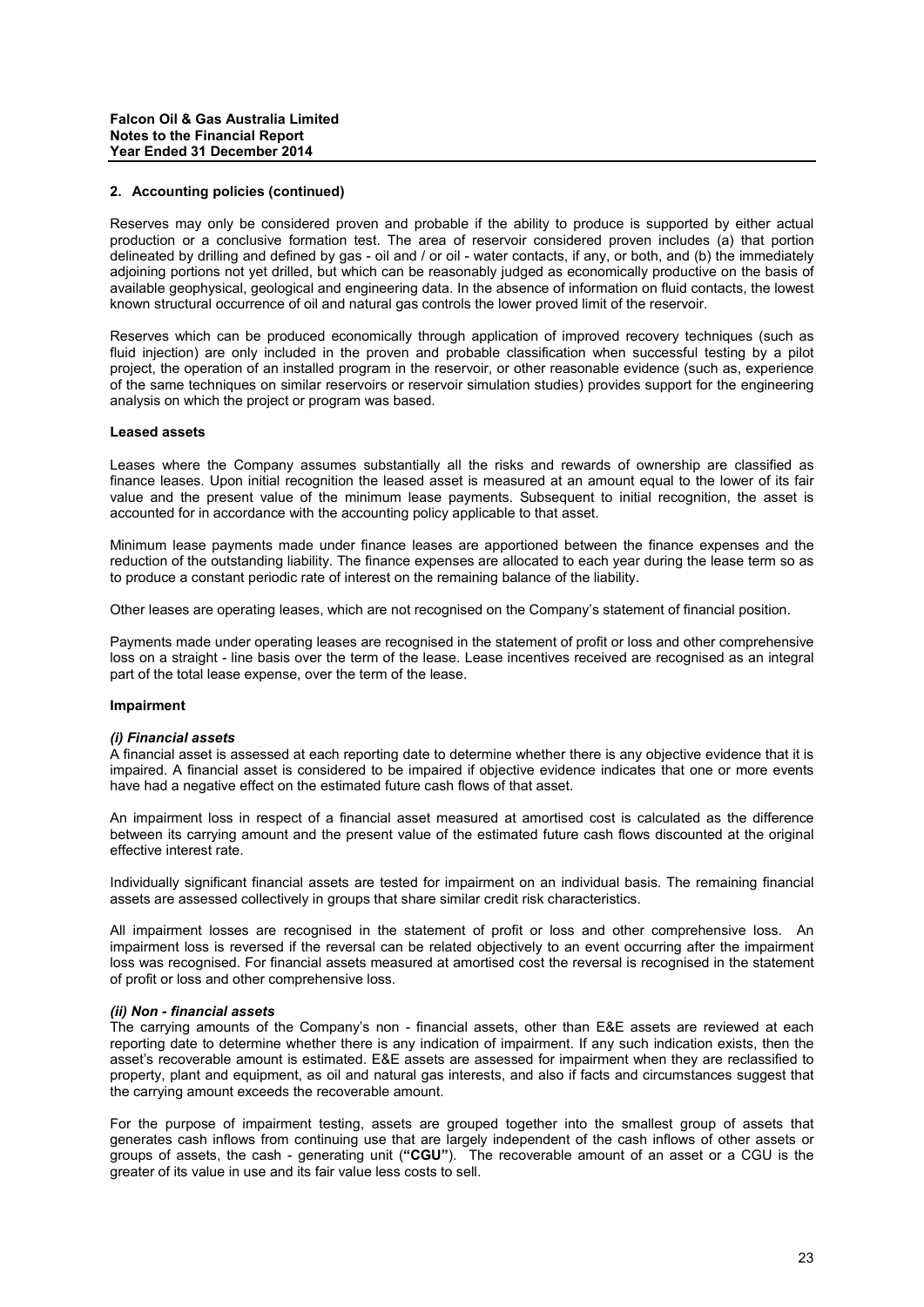In assessing value in use, the estimated future cash flows are discounted to their present value using a pre - tax discount rate that reflects current market assessments of the time value of money and the risks specific to the asset. Value in use is generally computed by reference to the present value of the future cash flows expected to be derived from production of proven and probable reserves.

E&E assets are allocated to related CGU's when they are assessed for impairment, both at the time of any triggering facts and circumstances as well as upon their eventual reclassification to producing assets (oil and natural gas interests in property, plant and equipment).

An impairment loss is recognised if the carrying amount of an asset or its CGU exceeds its estimated recoverable amount. Impairment losses are recognised in the statement of profit or loss and other comprehensive loss. Impairment losses recognised in respect of CGU's are allocated to reduce the carrying amounts of the other assets in the unit (group of units) on a pro rata basis.

Impairment losses recognised in prior years are assessed at each reporting date for any indications that the loss has decreased or no longer exists. An impairment loss is reversed if there has been a change in the estimates used to determine the recoverable amount. An impairment loss is reversed only to the extent that the asset's carrying amount does not exceed the carrying amount that would have been determined, net of depletion and depreciation or amortisation, if no impairment loss had been recognised.

#### **Provisions**

A provision is recognised if, as a result of a past event, the Company has a present legal or constructive obligation that can be estimated reliably, and it is probable that an outflow of economic benefits will be required to settle the obligation. Provisions are determined by discounting the expected future cash flows at a pre - tax rate that reflects current market assessments of the time value of money and the risks specific to the liability. Provisions are not recognised for future operating losses.

#### *(i) Decommissioning provisions*

The Company's activities give rise to dismantling, decommissioning and site disturbance re - mediation activities. Provision is made for the estimated cost of site restoration and capitalised in the relevant asset category.

Decommissioning provisions are measured at the present value of management's best estimate of expenditure required to settle the present obligation at the statement of financial position date. Subsequent to initial measurement, the obligation is adjusted at the end of each period to reflect the passage of time and changes in the estimated future cash flows underlying the obligation. The increase in the provision due to the passage of time is recognised as finance costs whereas increases / decreases due to changes in the estimated future cash flows are recorded against the related asset. Actual costs incurred upon settlement of the decommissioning provisions are charged against the provision to the extent the provision was established.

#### *(ii) Legal matters*

A provision for legal matters is recognised when legal action is threatened or initiated, and management considers it probable that the legal actions will result in an obligation for the Company. The provision is determined based on the expected cash flows, including legal expenses, and considering the time value of money. When the legal matter relates to exploration and evaluation activities, the recognition of the provision and subsequent change in the expected cash flows is recorded in exploration and evaluation assets.

#### **Finance income and expenses**

Financing costs comprise interest payable on borrowings calculated using the effective interest method, and interest earned.

Borrowing costs incurred for the construction of qualifying assets are capitalised during the period of time that is required to complete and prepare the assets for their intended use or sale. All other borrowing costs are recognised in the statement of profit or loss and other comprehensive loss using the effective interest method. The capitalisation rate used to determine the amount of borrowing costs to be capitalised is the weighted average interest rate applicable to the Company's outstanding borrowings during the period.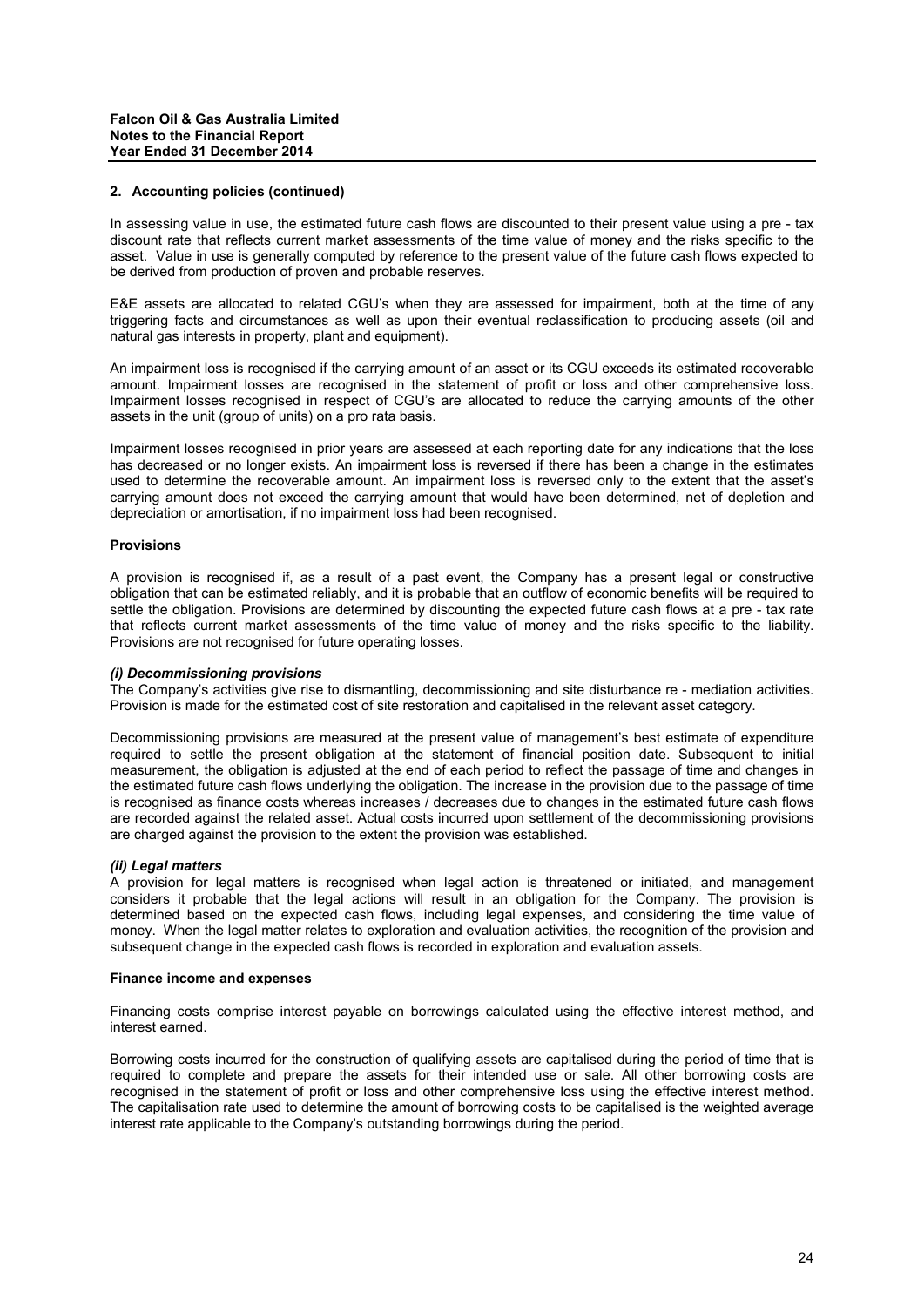Interest income is recognised as it accrues in the statement of profit or loss and other comprehensive loss, using the effective interest method.

Interest bearing borrowings are recognised initially at fair value less attributable transaction costs. Subsequent to initial recognition, interest bearing borrowings are stated at amortised cost with any difference between cost and redemption value being recognised in the Statement of profit or loss and other comprehensive loss over the period of the borrowings on an effective interest basis.

Foreign currency gains and losses, reported under finance income and expenses, are those related to financing items.

# **Income tax**

Income tax expense comprises current and deferred tax. Income tax expense is recognised in the statement of profit or loss and other comprehensive loss except to the extent that it relates to items recognised directly in equity, in which case it is recognised in equity.

Current tax is the expected tax payable on the taxable income for the year, using tax rates enacted or substantively enacted at the reporting date, and any adjustment to tax payable in respect of previous years.

Deferred tax is recognised using the statement of financial position method, providing for temporary differences between the carrying amounts of assets and liabilities for financial reporting purposes and the amounts used for taxation purposes. Deferred tax is not recognised on the initial recognition of assets or liabilities in a transaction that is not a business combination. In addition, deferred tax is not recognised for taxable temporary differences arising on the initial recognition of goodwill. Deferred tax is measured at the tax rates that are expected to be applied to temporary differences when they reverse, based on the laws that have been enacted or substantively enacted by the reporting date. Deferred tax assets and liabilities are offset if there is a legally enforceable right to offset, and they relate to income taxes levied by the same tax authority on the same taxable entity, or on different tax entities, but they intend to settle current tax liabilities and assets on a net basis or their tax assets and liabilities will be realised simultaneously.

A deferred tax asset is recognised to the extent that it is probable that future taxable profits will be available against which the temporary difference can be utilised. Deferred tax assets are reviewed at each reporting date and are reduced to the extent that it is no longer probable that the related tax benefit will be realised.

#### **Goods and services tax**

Revenue, expenses and assets are recognised net of the amount of goods and services tax ("**GST**"), except where the amount of GST incurred is not recoverable from the taxation authority. In these circumstances, the GST is recognised as part of the cost of acquisition of the asset or as part of the expense.

Receivables and payables are stated with the amount of GST included. The net amount of GST recoverable from, or payable to, the Australian Tax office ("**ATO**") is included as a current asset or liability in the balance sheet.

Cash flows are included in the statement of cash flows on a gross basis unless otherwise indicated.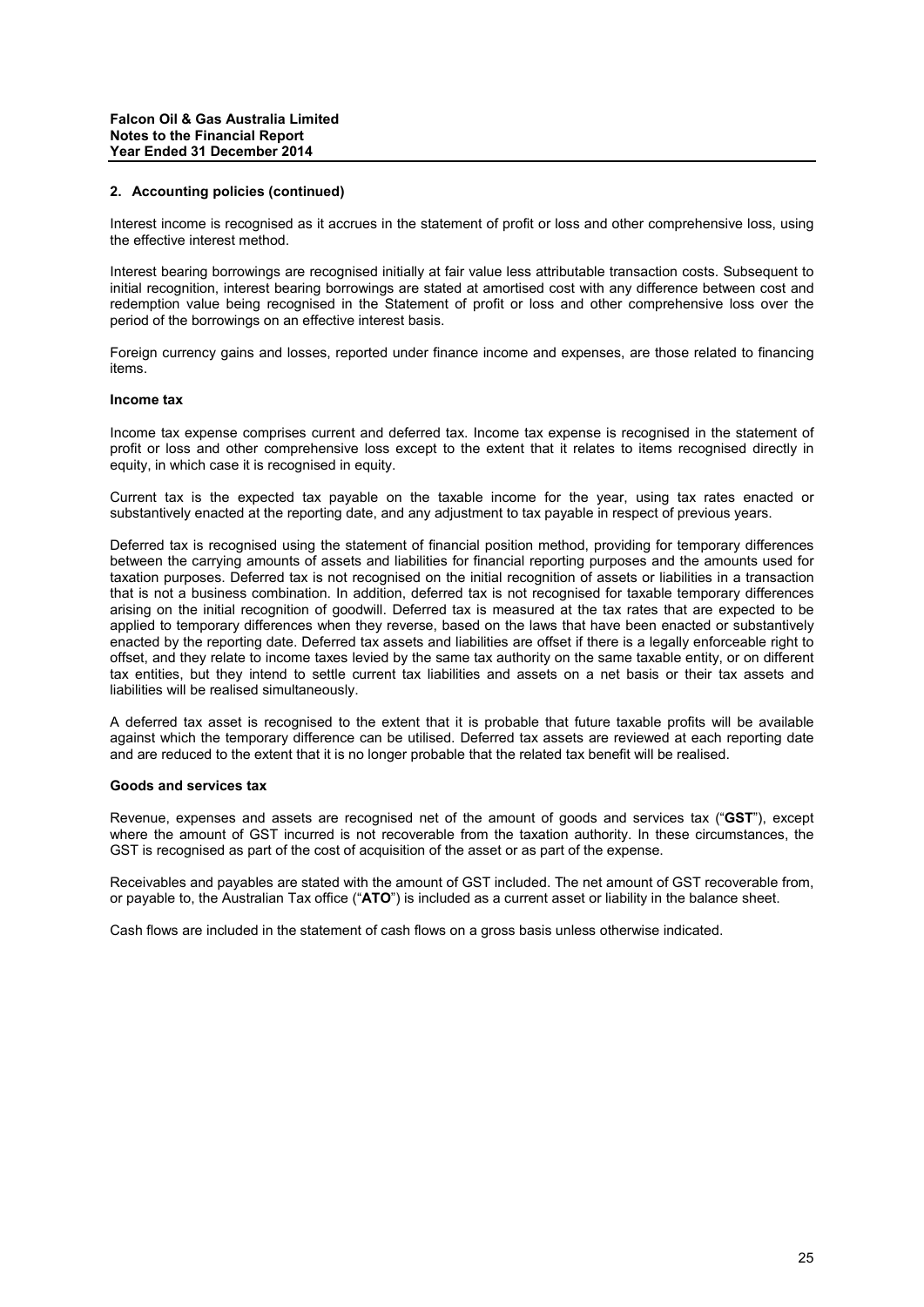#### **3. Critical accounting estimates and judgements**

Preparation of financial report requires a significant number of judgemental assumptions and estimates to be made. This impacts the income and expenses recognised in the statement of profit or loss and other comprehensive loss together with the valuation of the assets and liabilities in the statement of financial position. Such estimates and judgements are based on historical experience and other factors, including expectation of future events that are believed to be reasonable under the circumstances and are subject to continual re evaluation. It should be noted that the impact of valuation in some assumptions and estimates can have a material impact on the reported results.

The following are key sources of estimation uncertainty and critical accounting judgements in applying the Company's accounting policies:

#### *Critical judgments*

## *(i) Exploration and evaluation assets*

The carrying value of exploration and evaluation assets was \$39.6 million at 31 December 2014 (2013: \$51.4 million). The Company has determined that there are no indicators of impairment present in accordance with AASB 6 "Exploration for and evaluation of mineral interests" and thus impairment evaluations were not performed on the asset.

Management's conclusion that no facts or circumstances exist that suggested the exploration and evaluation assets may be impaired required judgment based on experience and the expected progress of current exploration and evaluation activities.

The critical judgments were:

Preparation for Falcon Australia's 2015 Australian drilling programme, comprising the initial three wells in the Beetaloo Basin are at an advanced stage. 2014 saw significant progress of the agreed work programme with our joint operating partners Origin and Sasol, with the objective of moving the project towards commerciality. A comprehensive technical evaluation undertaken in 2014 has enabled the selection of appropriate well locations to penetrate oil mature through to dry gas mature sections of the Middle Velkerri shale play. The principal objectives of the 2015 drilling programme are to:

- penetrate the Middle Velkerri formation to assess hydrocarbon saturation and reservoir quality;
- evaluate oil versus gas maturity and determine the most prospective areas and depth window;
- provide wide geographical cover of the target Middle Velkerri formation; and
- collect data points for subsequent vertical/horizontal drilling, completion and production testing.

Formation evaluation and reservoir characterisation will be carried out from these initial three wells through petrophysical interpretation, core analysis, geomechanical studies and stimulation design.

Tendering and contracting for the rig and key well services, and recruiting additional project resources are ongoing. Spudding of the first well is expected in mid-2015 subject to weather conditions as the wet season ends. Two further wells will be drilled back-to-back before the dry season ends in 2015.

The work programme supports the carrying value of the asset and therefore no indicators of impairment exist.

#### *Critical estimates*

#### *(ii) Going concern*

The financial statements have been prepared on the going concern basis. In considering the financial position of the Company, the Company has considered the forecasted operating and capital expenditures for the foreseeable future and cash flows relating to its financing. Forecasting those cash flows requires significant judgment when estimating expected operating expenditure, capital expenditure and the continued support of the parent company.

## **4. Standards, Interpretations and amendments to published standards that are not yet effective**

A number of new standards, amendments to standards and interpretations are effective for annual periods beginning after 1 January 2015, and have not been applied in preparing these financial statements. The Company does not plan to adopt these standards, early and the extent of the impact has not been assessed yet.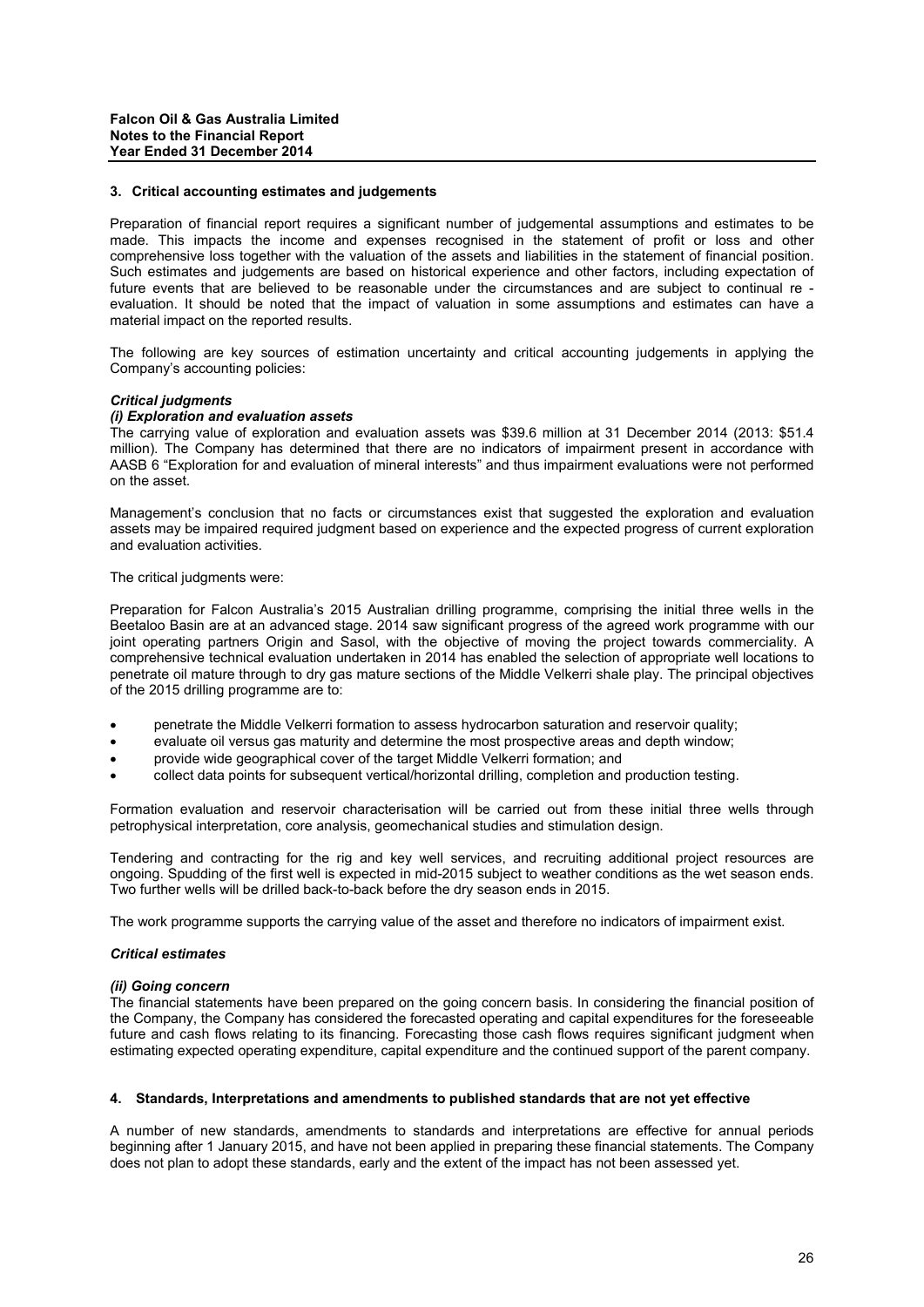#### **5. General and administrative expenses**

General and administrative expenses costs of:

|                                 | Year ended 31 December |        |
|---------------------------------|------------------------|--------|
|                                 | 2014                   | 2013   |
|                                 | \$'000                 | \$'000 |
| Accounting and audit fees       | 66                     | 84     |
| Consulting fees                 | 202                    | 206    |
| Legal fees                      |                        | 13     |
| Office and Administrative costs | 39                     | 66     |
| Directors' fees                 | 35                     | 38     |
| Travel and promotion            | 116                    | 162    |
|                                 | 460                    | 569    |

# **6. Auditors' Remuneration**

|                                 | Year ended 31 December |        |
|---------------------------------|------------------------|--------|
|                                 | 2014                   | 2013   |
|                                 | \$'000                 | \$'000 |
| Audit of financial report - BDO | 13                     | 11     |
| Tax fees - BDO                  | 27                     |        |
| Non audit services - BDO        | -                      | 18     |
|                                 | 40                     | 29     |

The Company's auditors changed in 2014. With effect from 9 January 2014, BDO Audit (WA) Pty Ltd. of Subiaco, Western Australia ("**BDO**") was appointed as Company auditor. The incumbent, KPMG of Brisbane, Queensland, Australia ("**KMPG**") resigned effective 9 January 2014. The above amounts are stated excluding expenses and GST.

Non audit services comprises an independent expert report prepared in accordance with section 611 of the Corporations Act to accompany the Notice of meeting sent to shareholders as part of the parent's acquisition of the minority shareholders. The report detailed whether the advantages of the transaction out weighted the disadvantages. This report was commissioned prior to BDO's appointment as auditors.

KPMG were not engaged for services during 2013 with the exception of the completion of the 2012 audit.

The Company has considered the non – audit services provided during the year by the auditor. The Company is satisfied that the provision of those non – audit services during the year, prior to their appointment as auditor by the auditor is compatible with, and did not compromise, the auditor independence requirements of the Corporation Act 2001 for the following reasons:

- all non audit services were subject to the corporate governance procedures adopted by the Company and have been reviewed to ensure they do not impact the integrity and objectivity of the auditor; and
- the non audit services provided do not undermine the general principles relating to auditor independence as set out in APES 110 Code of Ethics for Professional Accountants, as they did not involve reviewing or auditor's own work, acting in a management or decision making capacity for the Group, acting as an advocate for the Group or jointly sharing risks and rewards.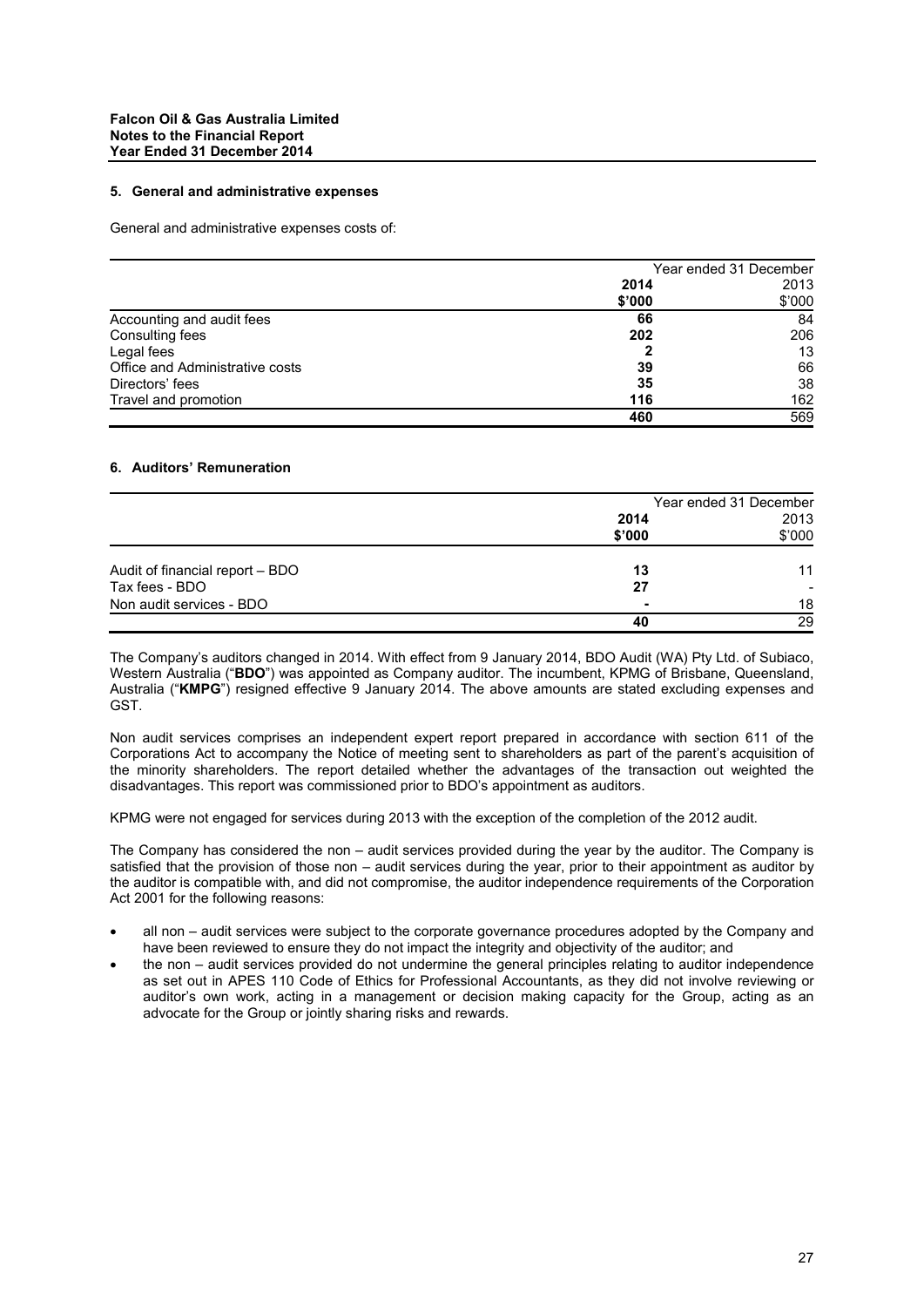## **7. Finance expense**

|                                            | Year ended 31 December |        |
|--------------------------------------------|------------------------|--------|
|                                            | 2014                   | 2013   |
|                                            | \$'000                 | \$'000 |
| <b>Finance income</b>                      |                        |        |
| Interest income                            | 4                      |        |
| Net foreign exchange gain                  |                        | 13     |
|                                            | 4                      | 13     |
| <b>Finance expense</b>                     |                        |        |
| Effective interest on loans and borrowings | (204)                  | (233)  |
| Net foreign exchange loss                  | (370)                  |        |
|                                            | (574)                  | (233)  |
| Net finance expense                        | (570)                  | (220)  |

Interest costs noted above relate to the related party loan (refer to note 15). The incurred interest has been capitalised in the outstanding loan balance.

#### **8. Exploration & Evaluation assets**

|                              | Year ended 31 December |        |
|------------------------------|------------------------|--------|
|                              | 2014                   | 2013   |
|                              | \$'000                 | \$'000 |
| Opening balance at 1 January | 51,444                 | 49.873 |
| Additions                    | 6,785                  | 1.571  |
| Farm out: net costs          | (18,610)               |        |
| Balances as at 31 December   | 39,619                 | 51,444 |

E&E assets consist of the Company's exploration projects which are pending the determination of proven or probable reserves. Additions represent the Company's costs incurred on E&E assets during the period.

The impairment of intangible exploration assets, and any eventual reversal thereof, is recognised as additional depletion, depreciation and amortisation expense in the statement of profit or loss and other comprehensive loss as impairment of non - current assets.

As at 31 December 2014 and 31 December 2013, there were no indicators of impairment as defined by AASB 6, and as such no impairment testing was performed.

On 21 August 2014, Falcon Australia completed its Farm-Out Agreement and Joint Operating Agreement (collectively "**the Agreements**") with Origin Energy Resources Limited, a subsidiary of Origin Energy Limited ("**Origin**") and Sasol Petroleum Australia Limited, a subsidiary of Sasol Limited ("**Sasol**"), (collectively referred to herein as the "**Farminees**"), each farming into 35% of Falcon Australia's Exploration Permits in the Beetaloo Basin, Australia (the **"Permits**").

The transaction details were:

- Falcon Australia received A\$20 million cash from the farminees.
- Origin was appointed as Operator.
- Farminees to carry Falcon Australia in a nine well exploration and appraisal program over 2014 to 2018 inclusive, detailed as follows:
	- o 3 vertical exploration/stratigraphic wells and core studies:
	- o 1 hydraulic fracture stimulated vertical exploration well and core study;
	- o 1 hydraulic fracture stimulated horizontal exploration well, commercial study and 3C resource assessment; and
	- o 4 hydraulic fracture stimulated horizontal exploration/appraisal wells, micro-seismic and 90 day production tests.
- Drilling/testing specifically planned to take the project towards commerciality. Falcon Australia retains a 30% interest in the Permits.
- Farminees will pay for the full cost of completing the first five wells estimated at A\$64 million, and will fund any cost overruns. This work is expected to be completed within two years (2015 - 2016).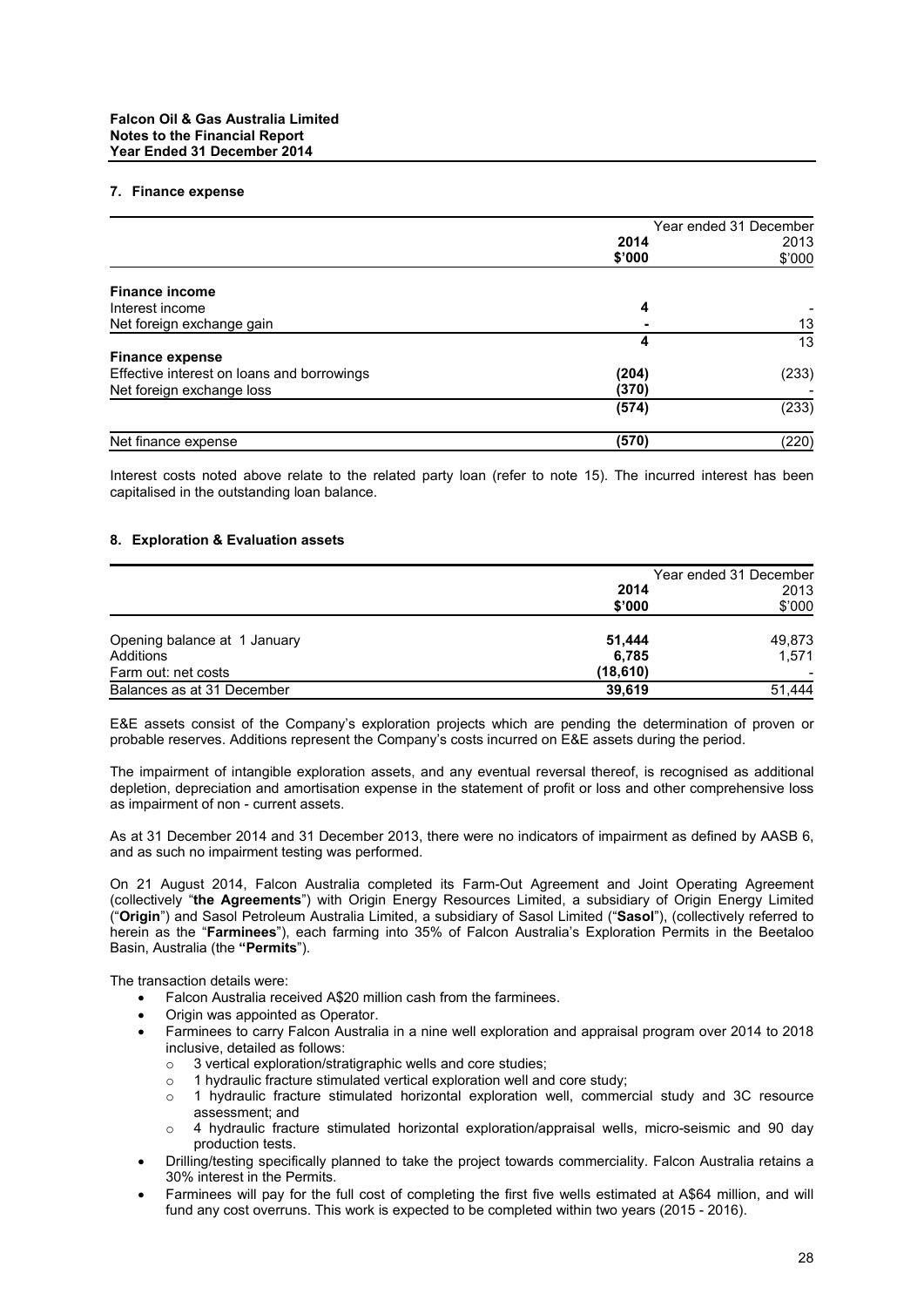## **8. Exploration & Evaluation assets (continued)**

- Farminees to pay the full cost of the following two horizontally fracture stimulated wells, 90 day production tests and micro seismic with a capped expenditure of A\$53 million, any cost overrun funded by each party in proportion to their working interest. This work programme is expected to be undertaken in 2017.
- Farminees to pay the full cost of the final two horizontally fracture stimulated wells and 90 day production tests capped at A\$48 million, any cost overrun funded by each party in proportion to their working interest. This work programme is expected to be undertaken in 2018.
- Farminees may reduce or surrender their interests back to Falcon Australia only after:
	- o the drilling of the first five wells or
	- o the drilling and testing of the next two horizontally fracture stimulated wells.

In addition, at completion of the Beetaloo farm out, Falcon Australia paid Malcolm John Gerrard, Territory Oil & Gas LLC and Tom Dugan Family Partnership LLC ("**TOG Group**") \$5 million to acquire 5%; and CR Innovations AG ("**CRIAG**") \$999,000 to acquire 3% of their respective Overriding Royalties over Falcon Australia's Exploration Permits in the Beetaloo Basin. The Overriding Royalty is now at 4%. As detailed in the respective separate agreements entered into with CRIAG and the TOG Group, Falcon Australia and the Farminees have the option to reduce this royalty further to 1% by the exercise of two 5 year call options. The call options will be funded by Falcon Australia and each of the Farminees in proportion to their interest in the permits.

## **9. Trade and other receivables (non - current assets)**

|                   |        | As at 31 December |
|-------------------|--------|-------------------|
|                   | 2014   | 2013              |
|                   | \$'000 | \$'000            |
| Bonds for permits | 24     | 219               |
|                   | 24     | 219               |

# **10. Cash and cash equivalents**

|                           |        | As at 31 December |
|---------------------------|--------|-------------------|
|                           | 2014   | 2013              |
|                           | \$'000 | \$'000            |
| Cash and cash equivalents | 27     | 25                |
|                           | 27     | 25                |

Cash and cash equivalents can include cash on hand, deposits held on call with banks, other short term highly liquid investments with initial maturities of three months or less at inception and bank overdrafts where a legal right of offset exists. Bank overdrafts where no legal right of offset exists are shown within borrowings in current liabilities in the statement of financial position

## **11. Trade and other receivables (current assets)**

|                   | 2014<br>\$'000 | As at 31 December<br>2013<br>\$'000 |
|-------------------|----------------|-------------------------------------|
| Prepayments       | 5              | 8                                   |
| Other receivables | 17             | 8                                   |
|                   | 22             | 16                                  |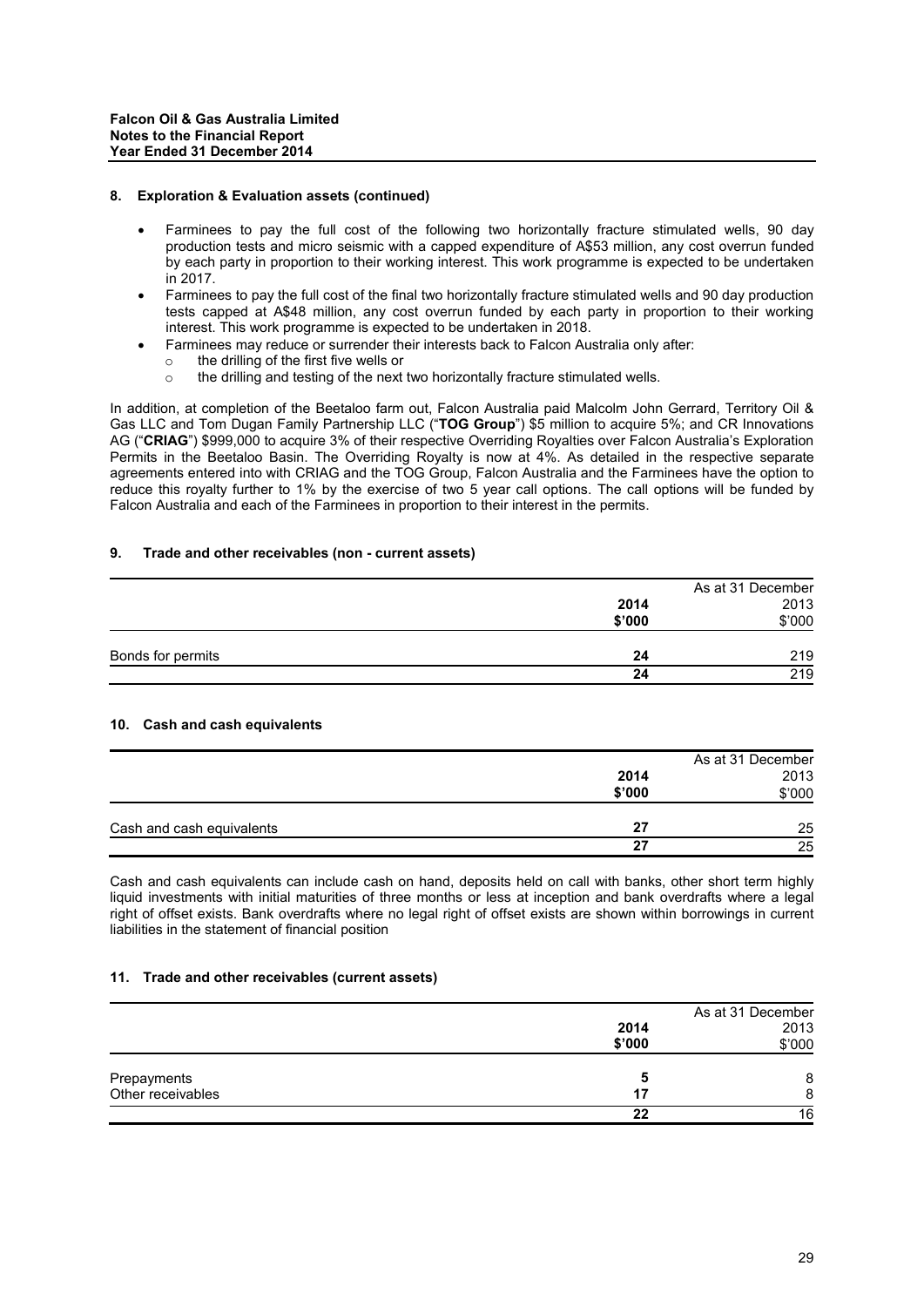# **12. Share Capital**

The following is a reconciliation of the issued and outstanding shares in issue:

|                         | <b>Note</b> | Number of share | <b>Share Capital</b><br>\$'000 |
|-------------------------|-------------|-----------------|--------------------------------|
| At 1 January 2013       |             | 206,393,237     | 43,559                         |
| At 31 December 2013     |             | 206,393,237     | 43,559                         |
| Expiry of share options | 13          |                 | 2,083                          |
| At 31 December 2014     |             | 206,393,237     | 45,642                         |

Holders of ordinary shares are entitled to receive dividends as declared from time to time and are entitled to one vote per share at shareholders' meetings. The Company does not have authorised capital or par value in respect of its issued shares

In the event of winding up of the Company, ordinary shareholders rank after creditors and are fully entitled to any proceeds of liquidation.

The Company's objectives when managing capital are to safeguard its ability to continue as a going concern in order to realise its investment in the Beetaloo exploration permits. The company manages the components of shareholders' equity and its cash as capital, and makes adjustments to these components in response to the Company's business objectives and the economic climate. To maintain or adjust its capital structure, the Company may issue new common shares or debt instruments, or borrow money or acquire or convey interests in other assets. The Company does not anticipate the payment of dividends in the foreseeable future. The Company is dependent upon its 98.1 % Parent Company for continued funding.

#### **13. Option Reserve**

|                                 |                          | As at 31 December |
|---------------------------------|--------------------------|-------------------|
|                                 | 2014                     | 2013              |
|                                 | <b>Number</b>            | Number            |
| <b>Options</b>                  |                          |                   |
| Opening balance at 1 January    |                          | 6,510,598         |
| Expired during period           |                          | (6, 510, 598)     |
| Options in issue at 31 December | $\overline{\phantom{0}}$ |                   |

Options holders were entitled to receive 1 fully paid ordinary share for each option exercised by payment of \$1.25 per option at any time up to the expiry date. 5,213,877 options expired on 4 June 2013 and 1,296,721 options expired on 15 November 2013. The option reserve was the fair value of the options on the date of issue. The value associated with these expired options has been transferred to share capital in the amount of \$2,083,000.

## **14. Accounts payable and accrued expenses**

|                |        | As at 31 December |
|----------------|--------|-------------------|
|                | 2014   | 2013              |
|                | \$'000 | \$'000            |
| Trade payables | 263    | 207               |
| Accruals       | 24     | 414               |
|                | 287    | 621               |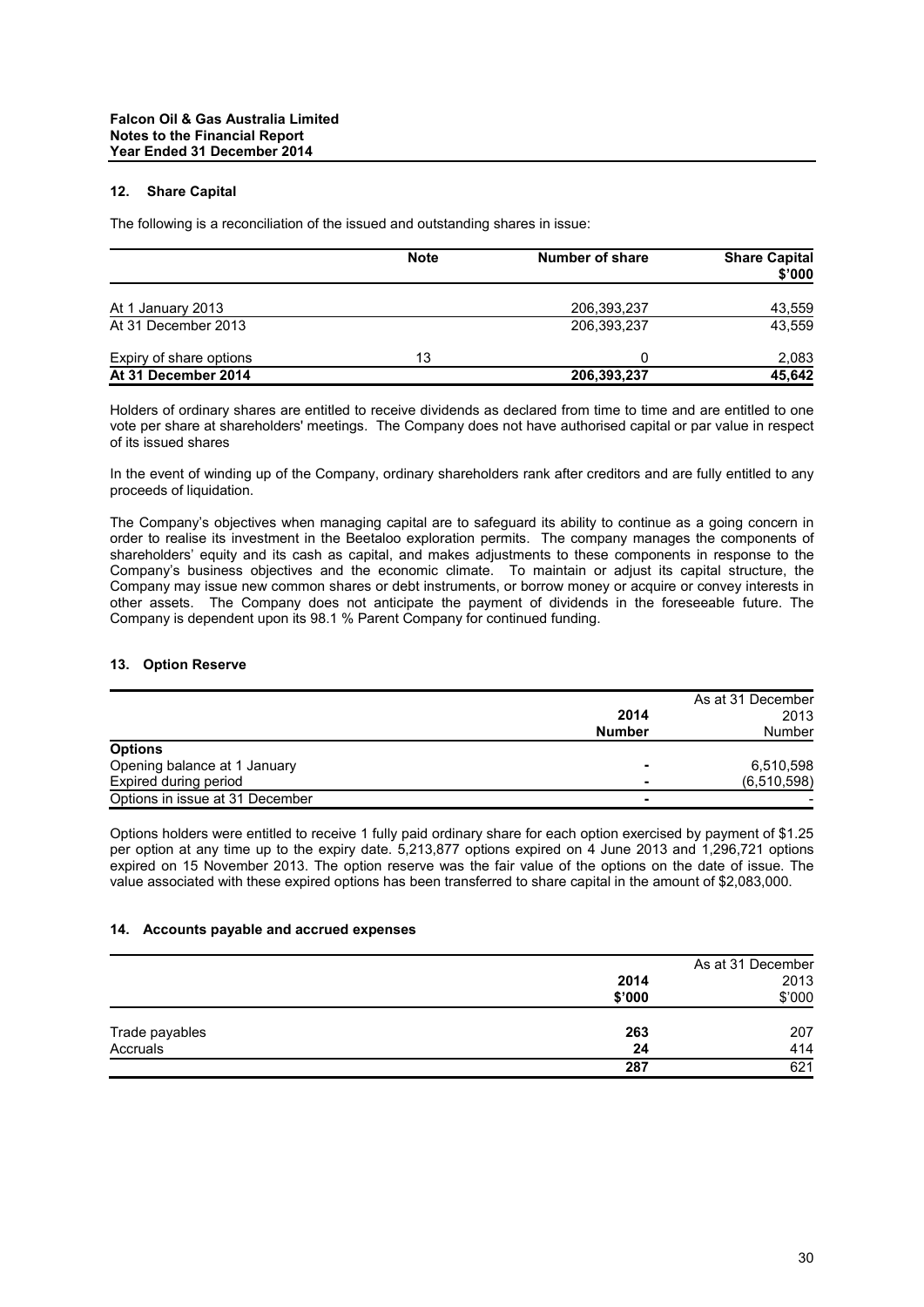## **15. Related party loans**

|                                            | As at 31 December |        |
|--------------------------------------------|-------------------|--------|
|                                            | 2014              | 2013   |
|                                            | \$'000            | \$'000 |
| Related party loans - Falcon Oil & Gas Ltd | 1.878             | 12,286 |
|                                            | 1.878             | 12.286 |

The Company's acquisition and exploration expenditure has been primarily funded by way of a loan from its parent entity, Falcon Oil & Gas Ltd. This loan is a \$14 million facility. The facility carries interest at a rate of Libor + 2% up to a maximum of 7%. During 2014 with the successful farm-out of the Beetaloo Basin to Origin and Sasol, there was a cash injection of A\$20million to the Company. This enabled the repayment of a substantial portion of the outstanding loan which was reduced to A\$1.9 million at 31 December 2014.

# **16. Overriding Royalty, Beetaloo Basin, Australia**

On 1 November 2013, Falcon Australia announced it had entered into an agreement ("**the CRIAG Agreement**") with CR Innovations AG ("**CRIAG**") to acquire its 4% Overriding Royalty Interest ("**ORRI**") relating to its exploration permits in the Beetaloo Basin. The transaction details were:

- Falcon Australia made an initial payment to CRIAG of \$999,000 on signing the CRIAG Agreement;
- Falcon Australia to make a second payment to CRIAG of \$999,000 to acquire the first 3% (three fourths) of the ORRI upon completion of a farm - out deal in Australia;
- CRIAG has granted Falcon Australia a five year call option to acquire the remaining 1% (one fourth) for \$5 million; and
- All ORRI's acquired under the CRIAG Agreement will be immediately cancelled by Falcon Australia.

On 17 December 2013, Falcon Australia announced it had entered into an agreement with Malcolm John Gerrard, Territory Oil & Gas LLC and Tom Dugan Family Partnership LLC ("**TOG Group**") to acquire up to 7% (seven eighths) of their 8% private ORRI over Falcon Australia's Exploration Permits in the Beetaloo Basin for the following consideration:

- Falcon Australia will make a payment to TOG Group of \$5 million to acquire 5% (five eighths) of their ORRI only on completion of a Beetaloo farm - out transaction;
- TOG Group will grant Falcon Australia a five year call option to acquire a further 2% (two eighths) of their ORRI for a payment of \$15 million;
- All ORRIs acquired under the Agreement will be immediately cancelled by Falcon Australia; and
- TOG Group will retain a 1% ORRI.

On completion of Falcon's Beetaloo farm-out as announced on the 21 August 2014, Falcon Australia made the second payment to CRAIG in the amount of \$999,000 and to the TOG Group in the amount of \$5 million. The overriding royalty is now at 4%. As detailed in the respective CRAIG agreement and the TOG agreement, Falcon Australia and the Farminees have the option to reduce this royalty further to 1% by the exercise of two 5 year call options. The call options will be funded by Falcon Australia and each of the Farminees in proportion to their interest in the permits.

# **17. Capital Commitments**

The work commitment on the Beetaloo Basin, Northern Territory, Australia is aligned with the farm-out agreement entered into by Falcon Australia with Sasol and Origin in August 2014.

The Company is planning a 9 well drilling programme with its farm-out partners. The details are as follows:

- Farminees will pay for the full cost of completing the first five wells estimated at A\$64 million, and will fund any cost overruns. This work is expected to be completed within two years (2015 – 2016).
- Farminees to pay the full cost of the following two horizontally fracture stimulated wells, 90 day production tests and micro seismic with a capped expenditure of A\$53 million, any cost overrun funded by each party in proportion to their working interest. This work programme is expected to be undertaken in 2017.